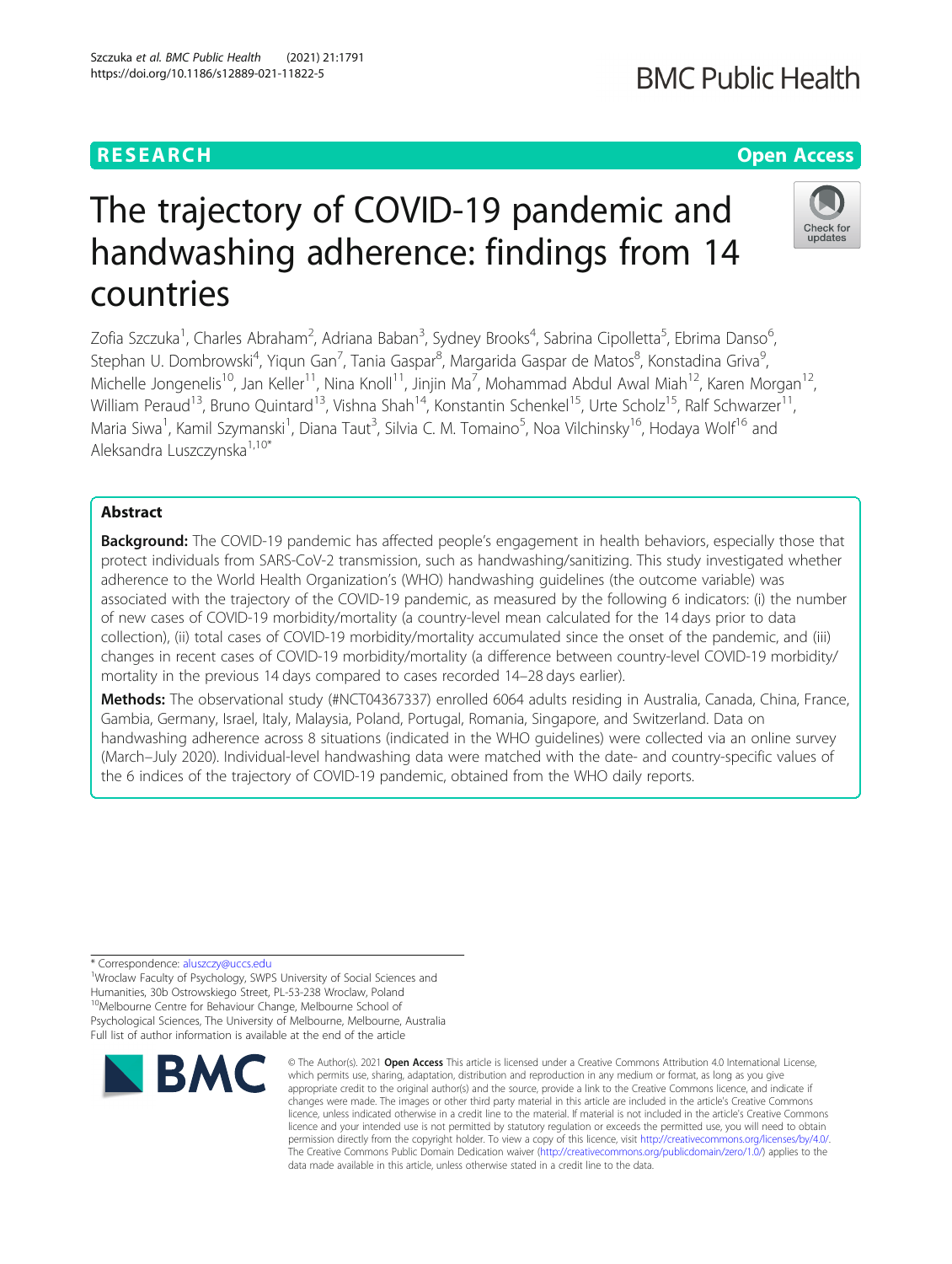Results: Multilevel regression models indicated a negative association between both accumulation of the total cases of COVID-19 morbidity ( $B = -0.041$ ,  $SE = 0.013$ ,  $p = 0.013$ ) and mortality ( $B = -0.036$ ,  $SE = 0.014$   $p = 0.002$ ) and handwashing. Higher levels of total COVID-related morbidity and mortality were related to lower handwashing adherence. However, increases in recent cases of COVID-19 morbidity ( $B = .014$ ,  $SE = .007$ ,  $p = .035$ ) and mortality  $(B = 0.02)$ ,  $SE = 0.09$ ,  $p = 0.015$ ) were associated with higher levels of handwashing adherence. Analyses controlled for participants' COVID-19-related situation (their exposure to information about handwashing, being a healthcare professional), sociodemographic characteristics (gender, age, marital status), and country-level variables (strictness of containment and health policies, human development index). The models explained 14–20% of the variance in handwashing adherence.

Conclusions: To better explain levels of protective behaviors such as handwashing, future research should account for indicators of the trajectory of the COVID-19 pandemic.

Trial registration: Clinical Trials.Gov, [#NCT04367337](https://clinicaltrials.gov/ct2/show/NCT04367337)

Keywords: Hand hygiene, COVID-19, Morbidity, Mortality, Cross-country, Pandemic

The transmission of SARS-CoV-2 can be reduced by washing hands with soap and water or with an alcohol-based sanitizer as recommended by the World Health Organization (WHO) [\[1](#page-11-0)]. Improving hand hygiene may reduce COVID-19 rates as SARS-CoV-2 survives up to 9 h on human skin  $[2]$  $[2]$ . The WHO  $[1]$  $[1]$ handwashing guidelines specify 'how', 'how long', and 'when' to wash/sanitize hands. It is recommended to wash all surfaces of hands (the 'how' rule) for 20 s (the 'how long' rule), and to always perform this behavior across 8 situations, such as before preparing food, after touching garbage, or after visiting public spaces (the 'when' rule) [\[1](#page-11-0)]. Unfortunately, measures assessing handwashing behavior typically do not account for adherence across all 8 situations specified by the WHO  $[1]$  $[1]$ . Instead, they usually refer to  $1-3$ selected situations only (e.g., after coughing or returning home) or assess washing/sanitizing hands 'regularly' [\[3](#page-11-0)–[11](#page-12-0)].

Research investigating determinants of healthprotective behaviors, such as face mask wearing and handwashing, has treated the COVID-19 pandemic as a binary variable, comparing behaviors 'during' the pandemic to those enacted 'before'  $[12-14]$  $[12-14]$  $[12-14]$  or only investigating the associations between individual-level predictors and protective behaviors 'during' the pandemic [[3](#page-11-0)–[11,](#page-12-0) [15](#page-12-0), [16](#page-12-0)]. As such, the potential predictive role of COVID-19 pandemic trajectory has not been considered.

A series of indicators can be used to describe the trajectory of the COVID-19 pandemic. These indicators include the accumulation of total cases of COVID-19 morbidity/mortality documented since the beginning of the pandemic [[17\]](#page-12-0) and daily rates of morbidity/mortality (e.g., reported as the average for the previous 7 or 14 days [[18\]](#page-12-0)). The trajectory of COVID-19 is also defined

by periods of exponential or pre-exponential increases of recent cases (e.g., within previous 14 days, compared to previous 15–28 days) [\[19](#page-12-0)]. In Germany for example, the first period of an increase in cases occurred in the second half of March 2020, followed by a decline of weeklyreported cases until late April 2020, which was followed by a stable level of new cases lasting until September 2020 [\[18](#page-12-0)].

During the first wave of the pandemic, national rates of COVID-19 morbidity and mortality were publicized daily in the media [[20\]](#page-12-0). People were found to correctly estimate total COVID-19 morbidity in their country during the first wave of the pandemic  $[21]$ , suggesting that information about COVID-19 morbidity/mortality rates raises awareness of virus-related human mortality. Terror management theory (TMT [[22](#page-12-0), [23](#page-12-0)]) proposes a direct link between awareness of information about mortality (i.e., mortality salience) and health behaviors: in the context of conscious thoughts of death, health behaviors oriented at the removal of health-related threats are likely to occur. Thus, it is likely that initial exposure to information on daily (or total) cases of COVID-19 resulted in an increase of behaviors targeting selfprotection and risk reduction, such as washing or sanitizing hands. However, TMT also proposes that health-protective behaviors assist individuals rid mortality-related thoughts from focal attention. As such, it is possible that after information about mortality becomes removed from focal attention (following an initial increase in engagement of protective behaviors), there is a reduction in rates of engagement in protective behaviors. Accordingly, handwashing adherence may decline as total cases of COVID-19 morbidity and mortality accumulate over time and people are removing respective information from focal attention. Any exponential increases in recent cases may result in higher mortality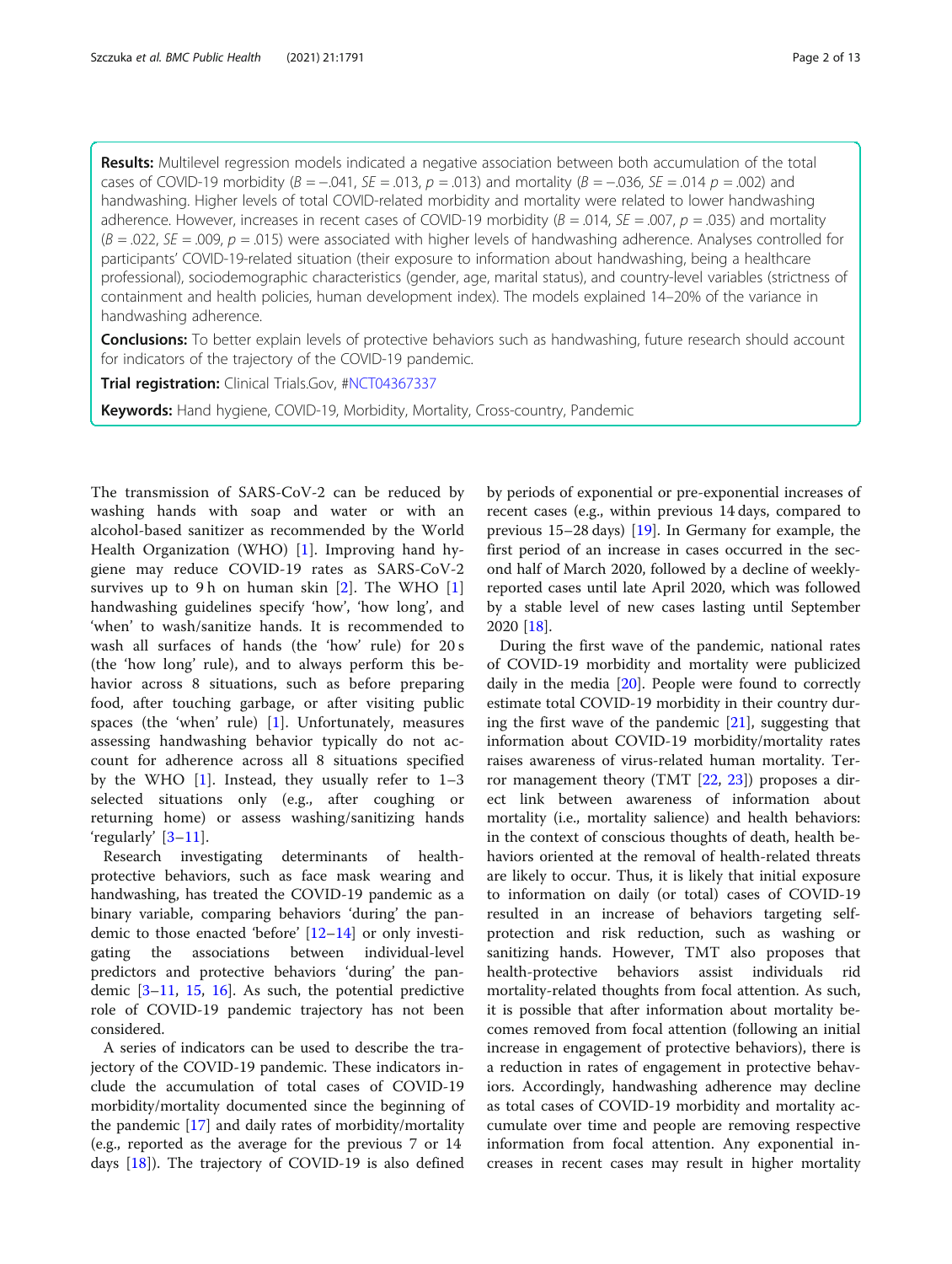salience and, consequently, a temporary increase of handwashing.

Social-ecological models highlight the role of behavior determinants that operate at the societal level [[24](#page-12-0)–[26](#page-12-0)]. The societal-level determinants include public policies that may promote or hinder certain behaviors. For example, an introduction of containment policies in the USA was found to be associated with changes in hand hygiene: a 2-week peak of high levels of hand sanitizing occurred directly after the introduction of such policies, followed by a decline in hand sanitizing during subsequent 10 weeks when the policies were still operating [[27\]](#page-12-0). In line with social-ecological models, health behaviors may also be related to pandemic-related information individuals are exposed to or their sociodemographic characteristics [[24](#page-12-0)–[26](#page-12-0)]. Research conducted during the COVID-19 pandemic found that being acquainted with handwashing guidelines [\[8](#page-12-0)], being in quarantine [\[28](#page-12-0)], and female gender or older age [[3](#page-11-0), [4,](#page-11-0) [7,](#page-12-0) [8\]](#page-12-0) were also associated with handwashing frequency.

#### Study aims

This study aimed to assess whether self-reported adherence to handwashing guidelines (as recommended by the WHO  $[1]$  $[1]$  $[1]$ ) is associated with the trajectory of the COVID-19 pandemic as documented by the WHO [[17](#page-12-0)] for the period prior to data collection. The following indicators of the trajectory of the COVID-19 pandemic were used: (i) total cases of COVID-19 morbidity and mortality accumulated since the onset of the pandemic, (ii) new cases (COVID-19 morbidity and mortality in the previous 14 days), and (iii) change in recent cases (COVID-19 morbidity/mortality cases recorded in the 14–28 days prior to data collection subtracted from morbidity/mortality recorded in prior 0–14 days). These indicators were assumed to be predictors of handwashing adherence, which was the outcome variable of interest.

The associations between each of the predictors and the outcome variable were investigated while accounting for potential confounders that included individual-level COVID-19-related variables (e.g., exposure to handwashing information, being a healthcare professional), sociodemographic variables, and country-level variables (strictness of containment and health policies, human development index). The associations were tested in the general population from 14 countries during the first wave of the COVID-19 pandemic (March–July 2020).

## Methods

## Study design and procedure

The design of the study was correlational. Data for the 6 indicators of the trajectory of the COVID-19 pandemic were extracted from Coronavirus Disease Situation Reports [\[17](#page-12-0)] and matched with self-reported participants' data using the date and country of data collection.

This preregistered observational study (see Clinical Trials.Gov, #NCT04367337) was conducted in 14 countries: Australia, Canada, China, France, Gambia, Germany, Israel, Italy, Malaysia, Poland, Portugal, Romania, Singapore, and Switzerland. The countries were recruited until the following criteria were met: (i) representing at least 5 continents; (ii) representing different trajectories of the COVID-19 pandemic (e.g., low vs high numbers of total cases during the data collection period, as reported by the WHO Coronavirus Disease Situation Reports  $[17]$ ; (iii) at least one country with moderate to high values (.550 to .800) of Human Development Index (HDI) and at least one country with low HDI values (below .550), as defined by United Nations [[29\]](#page-12-0). Data collection was initiated on March 24th, after obtaining ethics clearance (following the institutional regulations in each study country) and preparing 8 country/language versions of all study materials. Data collection continued until July 22nd 2020.

Individual-level data were collected via web-based survey using Qualtrics platform. The questionnaire took approximately 15 min to complete. Snowball sampling was adopted as the main recruitment strategy, with social networks and university websites used to advertise the study. Links to the survey were posted online, together with information about the study aims and design. The only inclusion criterion was being ≥18 years old. Informed consent was obtained, and data were anonymized. There was no compensation for participation. Before starting the questionnaire, participants were provided with information regarding the WHO handwashing guidelines [[1\]](#page-11-0). The information provided to participants indicated that the guidelines refer to 'washing hands regularly, for at least 20 seconds using water and soap or alcohol-based hand rub, scrubbing all the surfaces of hands, in the following situations: before, during, and after preparing food; before eating; when caring for the sick; after using the toilet; after coughing or sneezing; after handling animals or animal waste; or when hands are visibly dirty.' The Hebrew language version included an explanation that the questionnaire addresses handwashing for hygiene-related purposes and it does not deal with ceremonial or religiously motivated handwashing. Next, adherence to the WHO handwashing guidelines across situations and information related to selected social-cognitive and sociodemographic variables were collected via self-report.

The values of the index of strictness of containment and health policies, introduced by national governments in responses to COVID-19, were obtained from the Oxford COVID-19 Government Response Tracker database [[30\]](#page-12-0). The country-level data on strictness of policies,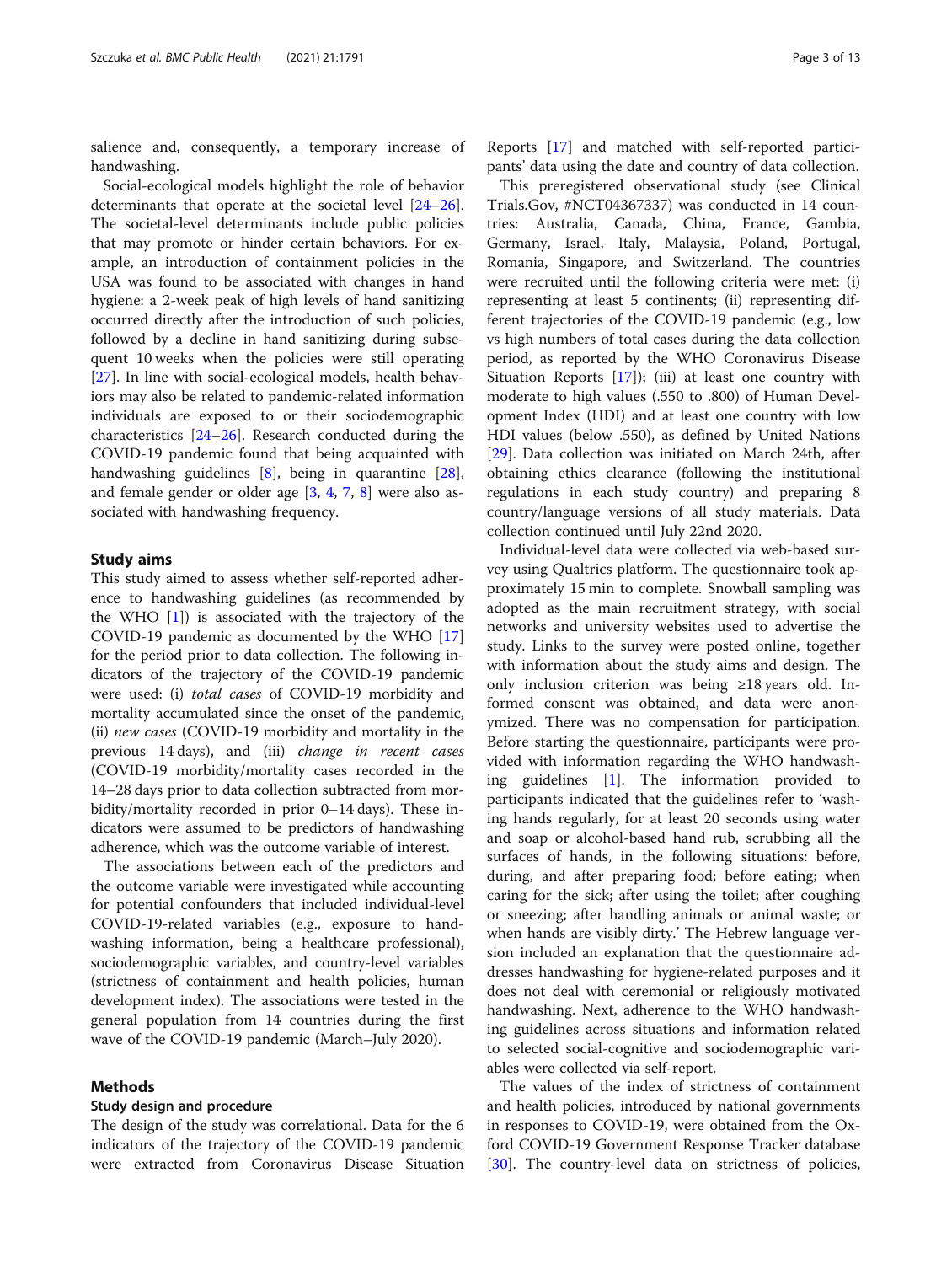extracted for each week and each country of data collection, were matched with participants' data using dates and countries of data collection.

## **Participants**

Overall, 6064 individuals provided data. The profile of the sample is provided in Table [1.](#page-4-0)

#### **Materials**

## Cross-situational handwashing adherence (the outcome variable)

A review of studies using self-report measures of handwashing behaviors indicated that existing tools focus either on overall frequency of handwashing (i.e., the number of occasions of handwashing for  $> 20$  s per day) or on adherence to handwashing during preselected situations [\[3](#page-11-0)–[11\]](#page-12-0). No measure assessing handwashing adherence across all 8 situations listed in the WHO guidelines was identified. Therefore, an 8 item measure that captured handwashing adherence across the 8 situations specified in the WHO guidelines [\[1](#page-11-0)] was developed for this study. The stem for each question included in the measure and the response scale were adapted from previous measures [\[3](#page-11-0)–[5\]](#page-11-0). The stem 'During the previous week, I've usually washed my hands (for at least 20 seconds, all surfaces of the hands)' was followed by the 8 situational contexts specified in the WHO guidelines: 'Before, during, and after preparing food', 'Before eating food', 'Before and after caring for someone at home who is sick with vomiting or diarrhea', 'After using the toilet', 'After blowing my nose, coughing, or sneezing', 'After touching garbage', 'After visiting public spaces', 'When my hands were visibly dirty'. Responses were provided on a scale ranging from 1 (strongly disagree) to 4 (strongly agree).

After completing the handwashing adherence measure, participants were asked if they encountered the following 4 situations during the previous week: caring for someone sick, taking care of an infant, caring for an animal, or treating a wound or a cut (1 question per a situation). If a respondent indicated that they did not encounter one or more of these situations in the previous week (e.g., they did not care for an infant), the respective item reporting adherence to handwashing in a respective situation was removed from the mean item score value for the participant. The internal consistency of scores on the measure was high ( $\alpha$  = .90) and itemtotal correlations for all items varied from .59 to .76. The mean item scores for handwashing adherence are reported in Table [1](#page-4-0).

## Indices of the trajectory of the COVID-19 pandemic (the predictor variables)

The 6 indices of COVID-19 mortality and morbidity were extracted from Coronavirus Disease Situation Reports, published daily by the WHO for all countries affected by the COVID-19 [\[17\]](#page-12-0). Daily reports, published during the period from 25th March to 22nd July 2020, were extracted from the publicly available databases [[17](#page-12-0)] for the 14 study countries and for each day during the period of the data collection. The following raw values were extracted from the WHO Coronavirus Disease Situation Reports [[17\]](#page-12-0):

- the number of new COVID-19 cases per country in the 14 days prior to the date of data collection (new COVID-19 cases) (average daily values were calculated);
- the number of new COVID-19 deaths per country in the 14 days prior to the date of data collection (new COVID-19 deaths) (the average daily values were calculated);
- the number of total COVID-19 cases since the beginning of pandemic, per country and per specific date of data collection (total COVID-19 cases);
- the number of total COVID-19 deaths since the beginning of pandemic, per country and per specific date of data collection (total COVID-19 deaths);
- the country-specific number of new COVID-19 cases for the period of 28–15 days before the date of data collection compared to the period of 14–0 days before the date of data collection. To calculate the index of change in recent (2-week) cases of COVID-19 morbidity, the number of older cases (28–14 days) was subtracted from the number of newer cases (14–0 days). Higher scores indicate more new cases in prior 2 weeks compared to 15–28 days before data collection;
- the country-specific number of new COVID-19 deaths for the period of 28–15 days before the date of data collection compared to the period of 14–0 days before the date of data collection. The index of change in recent (2-week) COVID-19 mortality was calculated in the same manner as the index of 2 week change in cases. Higher scores indicate more new deaths in prior 2 weeks compared to 15–28 days before data collection.

## Participants' COVID-19 pandemic-related situation (control variables)

Data were collected to capture individuals' COVID-19 related situation. These data included: (i) exposure to information regarding handwashing, with 4 items: 'Have you seen or heard any information regarding handwashing as a prevention strategy for SARS-CoV-2 coronavirus transmission?: in TV/mass media; in social media; at work/school; in healthcare institutions' (response options:  $1 = yes$  and  $0 = no$ ). Mean item response from 4 items was calculated. Higher values indicate greater exposure to information across settings or information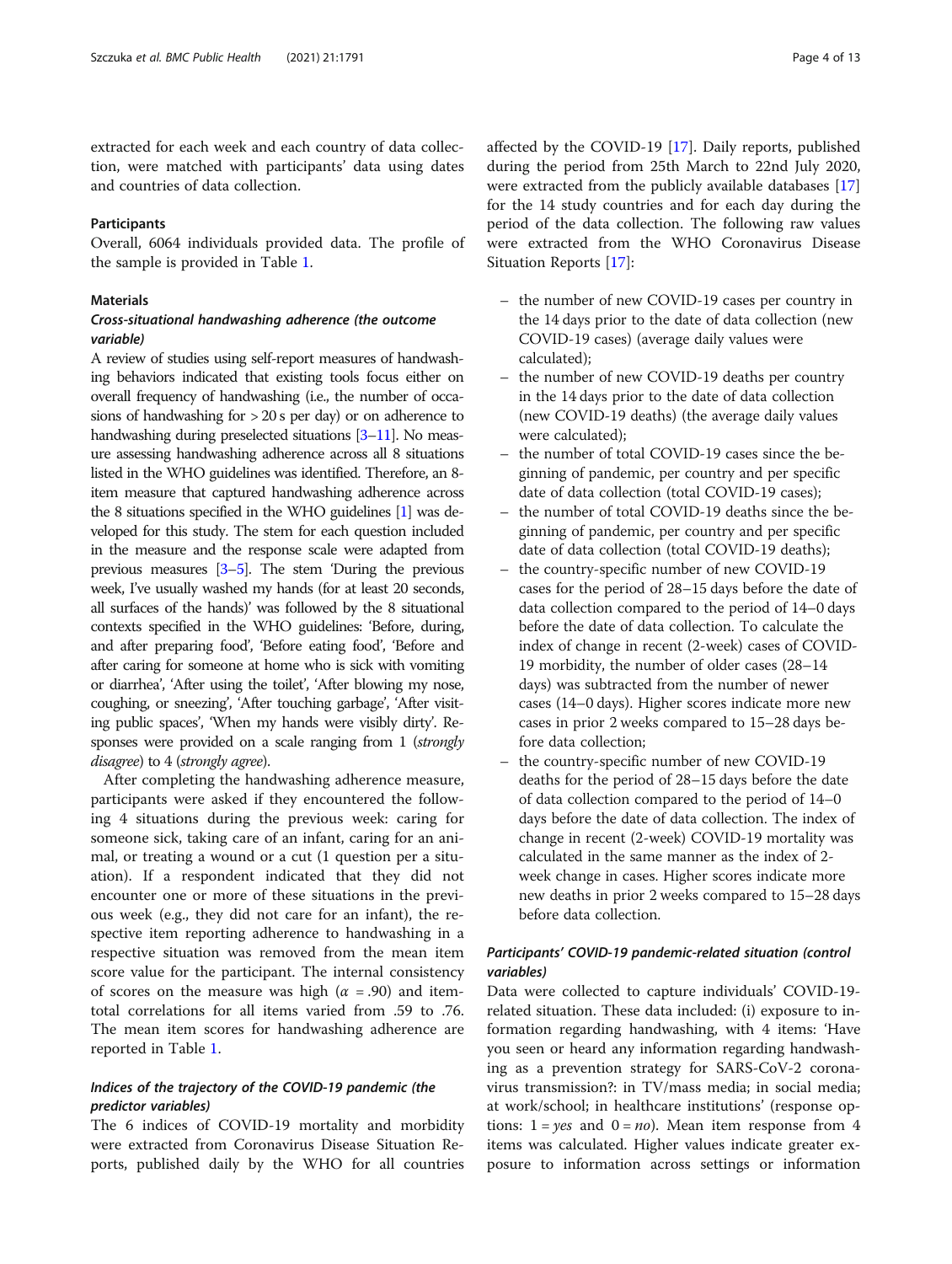<span id="page-4-0"></span>

| Table 1 Sociodemographic and key COVID-19-related variables across the study countries                                                                      |                                                            |                                                       |                                |                                      |                                                  |                                        |                                                         |                                    |                                                     |                                         |                                                                      |                                      |                                                             |                                      |                                          |
|-------------------------------------------------------------------------------------------------------------------------------------------------------------|------------------------------------------------------------|-------------------------------------------------------|--------------------------------|--------------------------------------|--------------------------------------------------|----------------------------------------|---------------------------------------------------------|------------------------------------|-----------------------------------------------------|-----------------------------------------|----------------------------------------------------------------------|--------------------------------------|-------------------------------------------------------------|--------------------------------------|------------------------------------------|
| Country/ variable                                                                                                                                           | Australia                                                  | Canada                                                | China                          | France                               | Gambia                                           | Germany                                | Israel                                                  | Italy                              | Malaysia                                            | Poland                                  | Portuga                                                              | Romania                              | Singapore                                                   | Switzerland                          | Total                                    |
| Total N                                                                                                                                                     | 621                                                        | 471                                                   | 45                             | 551                                  | 221                                              | 431                                    | 483                                                     | 519                                | 395                                                 | 567                                     | 408                                                                  | 307                                  | 168                                                         | 477                                  | 6064                                     |
| Data collection dates in year 2020                                                                                                                          | 29 Mar-<br>03 Jul                                          | 29 Mar-<br>22 Jul                                     | 28 Mar-<br>24 Jun              | $27$ Mar-8<br>Ξ                      | 08 Jun-<br>19 Jul                                | 25 Mar-14<br>耳                         | 4 Apr-19<br>Nay                                         | G<br>26 Mar-<br>$\bar{z}$          | පි<br>4 Apr-<br>$\overline{z}$                      | 24 Mar-<br>14 Jul                       | 26 Mar-<br>03 Jul                                                    | 10 Apr-<br>13 Jul                    | $\approx$<br>05 Apr-<br>Jul                                 | $\frac{5}{2}$<br>31 Mar-<br>耳        | 24 Mar-<br>22 Jul                        |
| The outcome variable:                                                                                                                                       |                                                            |                                                       |                                |                                      |                                                  |                                        |                                                         |                                    |                                                     |                                         |                                                                      |                                      |                                                             |                                      |                                          |
| Handwashing adherence (mean item scores): M, SD                                                                                                             | 3.24, 0.58                                                 | 0.49<br>3.21,                                         | 3.19, 0.54                     | 3.25, 0.55                           | 3.30, 0.59                                       | 3.32, 0.50                             | 3.12, 0.53                                              | 3.30, 0.44                         | 3.32, 0.50                                          | 3.28, 0.55                              | 3.43, 0.45                                                           | 3.58, 0.47                           | 3.25, 0.54                                                  | 3.37, 0.50                           | 3.29, 0.53                               |
| The predictor variables: indices of the trajectory of the COVID-19 pandemic                                                                                 |                                                            |                                                       |                                |                                      |                                                  |                                        |                                                         |                                    |                                                     |                                         |                                                                      |                                      |                                                             |                                      |                                          |
| New COVID-19 cases: M, SD                                                                                                                                   | 27.10,<br>50.70                                            | 794.86,<br>275.49                                     | 62.17,<br>42.55                | 127935,<br>591.60                    | 0.95, 0.51                                       | 3323.53,<br>1569.82                    | 429.05,                                                 | 3741.24,                           | 116.30,<br>47.33                                    | 163.96,<br>121.93                       | 491.32,<br>177.49                                                    | 320.21,<br>41.46                     | 482.48,<br>151.61                                           | 773.47,<br>303.30                    | 922.34,<br>1391.05                       |
| New COVID-19 deaths: M, SD                                                                                                                                  | 1.37, 0.41                                                 | 83.77,<br>36.82                                       | 11.14,<br>25.28                | 336.09,<br>161.53                    | 0.05, 0.03                                       | 126.24, 66.47                          | 4.82, 1.35                                              | 513.74,<br>218.13                  | 2.33, 1.28                                          | 6.67, 8.01                              | 14.80, 5.80                                                          | 18.50, 4.29                          | 0.16, 0.14                                                  | 40.97, 11.53                         | 97.27,<br>179.36                         |
| SD<br>Total COVID-19 cases*: M,                                                                                                                             | 6850.06<br>293.01                                          | 83,057.20<br>28,650.47                                | 83,589.90,<br>8916.70          | 32,870.33,<br>3,552.14               | 49.70,<br>15.95                                  | 23,642.79,<br>40,575.64                | 10,843.05,<br>2852.01                                   | 142,495.30,<br>58,024.40           | 5074.28,<br>1444.06                                 | 6240.98,<br>8252.17                     | 4,268.68,<br>9623.05                                                 | 22,645.68,<br>6746.88                | 31,383.96,<br>11,410.97                                     | 24,133.45,<br>3318.30                | 52,997.56,<br>57,497.74                  |
| S<br>Total COVID-19 deaths: M,                                                                                                                              | 93.68,<br>12.12                                            | 6609.06,<br>2658.32                                   | 3918.7,<br>656.39              | 25,333.30,<br>3520.88                | 2.18,0.86                                        | 3844.95,<br>2725.23                    | 106.64,<br>67.13                                        | 8,247.43<br>9544.74                | 82.90,<br>22.38                                     | 263.42,<br>395.08                       | 482.85,<br>468.11                                                    | 1385.47,<br>413.57                   | 21.43, 5.17                                                 | 863.39,<br>307.06                    | 5157.15,<br>8719.93                      |
| 2-week change in COVID-19 cases: M, SD                                                                                                                      | $-20.84.$<br>53.68                                         | $-196.56$<br>354.43                                   | 7.40, 27.99                    | $-1147.32$<br>687.47                 | 0.23, 0.37                                       | 844.20,<br>2710.99                     | 214.25,<br>219.09                                       | 1573.39,<br>2101.96                | 6.46,<br>68.93                                      | 53.90,                                  | 342.16,<br>253.60                                                    | 63.15,                               | 24.87<br>299.64                                             | 148.04,<br>362.04                    | 133.26,<br>1163.97                       |
| 2-week change in COVID-19 deaths: M, SD                                                                                                                     | $-0.36,$<br>0.55                                           | S,<br>24.03<br>$\overline{1}$                         | $-2.85$ ,<br>33.96             | 295.56,<br>132.06                    | 0.01, 0.04                                       | 46.49, 61.48                           | 2.95, 2.57                                              | 266.73,<br>296.20                  | 0.68, 2.30                                          | 1.17, 3.96                              | 9.45, 9.25                                                           | 3.50, 3.36                           | $-0.09, 0.14$                                               | 26.14, 19.85                         | 1.43,<br>154.16                          |
| Participants' COVID-19-related situation (control variables)                                                                                                |                                                            |                                                       |                                |                                      |                                                  |                                        |                                                         |                                    |                                                     |                                         |                                                                      |                                      |                                                             |                                      |                                          |
| healthcare institutions/ mean %/ seen no information<br>Exposure to information regarding handwashing: %<br>tv/mass media/ % social media/ % work/school/ % | 74.9/1.2<br>87.0/<br>83.4/<br>57.7/<br>71.3/               | 0.5<br>$84.7/$<br>$80.9/$<br>$73.5/$<br>65.6<br>62.7, | 49.2/0.7<br>57<br>2757<br>2758 | 90.9/70.8/<br>50.2/46.2/<br>64.5/1.2 | 50.9/0.5<br>74.1/<br>$39.5/$<br>$42.2/$<br>47.6/ | 79.9/ 67.5/<br>48.2/ 45.4/<br>60.3/1.8 | 52/<br>26.1/<br>$93.4/$<br>60.9/<br>27.6/<br>$_{\odot}$ | 848/67.4/<br>262/44.5/<br>55.7/0.7 | $_{0.9}$<br>57.7/<br>77.97.97<br>2007.97<br>2007.97 | 57.6/2.5<br>$52.6/$<br>$35.9/$<br>65.7/ | $\overline{a}$<br>68.8/<br>sider sider<br>Sider sider<br>Sider sider | 61.0/1.1<br>$87.0/$ $68.8/$<br>49.1/ | 80.5/74.4/<br>53.4/58.6/<br>66.7/2.3                        | 84.8/78.6/<br>66.2/49.9/<br>70.0/2.8 | 62.0/1.2<br>47.8/<br>$\frac{81.3}{72.5}$ |
| Profession: healthcare services (%)                                                                                                                         | 10.6                                                       | 10.8                                                  | 55                             | 24.5                                 | 28.1                                             | 7.7                                    | 9.9                                                     | 24                                 | 20.8                                                | 16.6                                    | 30.1                                                                 | $\overline{a}$                       | R                                                           | 15.3                                 | 14.6                                     |
| Being quarantined/isolated due to COVID-19: % no/ %<br>yes                                                                                                  | 84.7/15.3                                                  | 19/5<br>80.5/                                         | 90.3/9.7                       | 58.4/41.6                            | 93.7/6.3                                         | 92.3/7.7                               | 88.4/11.6                                               | 53.0/47.0                          | 31.4<br>68.6/                                       | 96.5/3.5                                | 453<br>54.7/                                                         | 81.1/18.9                            | 12.5<br>87.5/                                               | 83.4/16.6                            | 78.7/21.3                                |
| Deterioration of socio-economic situation during the<br>COVID-19 pandemic: % definitely yes/ % yes/ % no/<br>% definitely not                               | $\begin{array}{c} 8.9 / 18.5 / \\ 47.7 / 25.0 \end{array}$ | 7.6/18.0/<br>54.1/20.2                                | 2.9/10.6/<br>69.9/16.6         | $9.1/11.4/$<br>49.2/30.3             | 57.5/14.0<br>$12.2/$<br>16.3/                    | 20.6/61.0<br>$6.5/$ $11.8/$            | 2.7/209/                                                | 33/15.4/                           | 5.3/ 18.2/ 60.3/ 16.2                               | 1.9/9.3/85                              | 5.9/15.9/<br>59.8/184                                                | 3.9/18.9/                            | $\begin{array}{c} 10.7 / 18.5 / \\ 51.2 / 19.6 \end{array}$ | $\frac{5.7}{19.9}{62.7}$             | 52.5/16.6<br>$14.6/$<br>16.3/            |
| Having 'flu-like symptoms: M, SD                                                                                                                            | 0.12, 0.33                                                 | 0.17<br>0.03,                                         | 0.11, 0.31                     | 0.09, 0.29                           | 0.10, 0.30                                       | 0.10, 0.30                             | 0.08, 0.28                                              | 0.11, 0.32                         | 0.34<br>0.13                                        | 0.14, 0.34                              | 0.11, 0.31                                                           | 0.05, 0.22                           | 0.19<br>0.04,                                               | 0.12, 0.33                           | 0.10, 0.30                               |
| Having an acquaintance with flu-like symptoms: M, SD                                                                                                        | 0.10, 0.30                                                 | 0.25<br>0.07,                                         | 0.11, 0.32                     | 0.10, 0.30                           | 0.10, 0.31                                       | 0.11, 0.31                             | 0.08, 0.27                                              | 0.13, 0.34                         | 0.33<br>0.12,                                       | 0.11, 0.32                              | 0.17, 0.37                                                           | 0.04, 0.19                           | 0.27<br>0.08                                                | 0.10, 0.30                           | 0.10, 0.31                               |
| Sociodemographic characteristics (control variables)                                                                                                        |                                                            |                                                       |                                |                                      |                                                  |                                        |                                                         |                                    |                                                     |                                         |                                                                      |                                      |                                                             |                                      |                                          |
| Gender: % men/ % women/ % other                                                                                                                             | 9.2, 90.0, 0.8                                             | 71.3/000<br>$28.7/$                                   | 70.6/0.4<br>29.0/              | $\frac{18.1/81.5}{0.4}$              | 65.2/<br>34.8/0.0                                | 26.0/73.1/<br>0.9                      | 76.8/00<br>23.2/                                        | $274/71.9/$<br>0.8                 | 63.5/0.8<br>35.7/                                   | 75.0/0.5<br>24.5/                       | 25.5/<br>74.5/000                                                    | 84.4/0.3<br>15.3/                    | 18.5/ 81.0<br>0.6                                           | 23.1/76.5/<br>$\ddot{\circ}$         | 74.8/0.4<br>$24.8/$                      |
| Age: M, SD (min-max)                                                                                                                                        | 13.06 (18-<br>42.51,<br>86)                                | 15.81 (18-<br>34.26,<br>$\circledS$                   | 23.02, 3.56<br>(18-47)         | 35.06, 13.53<br>$(18 - 80)$          | $\frac{31.11}{9.11}$ (18-<br>68)                 | 36.87, 16.65<br>(18-79)                | 16.36 (18-<br>49.04,<br>86)                             | 34.15, 15.94<br>(18-87)            | 14.26 (18-<br>38.87,<br>(5)                         | 10.68 (18-<br>32.85,<br>$\circledR$     | 37.63,<br>12.54 (18-<br>$\frac{81}{2}$                               | 34.54,<br>12.74 (18-<br>$\circledS$  | 37.51,<br>10.95 (20-<br>69)                                 | 34.19, 13.45<br>(18-79)              | 14.63 (18<br>36.09,<br>$\overline{8}$    |
| Education: % primary / % high school, vocational /<br>% < 3y. of higher education / % > 4y of higher<br>education                                           | 23.2/60.6<br>0.6/15.6/                                     | 68.8<br>$\geq$<br>21.9/<br>0.2/                       | 27.4/64.7<br>1.1/6.8/          | 39.5/41.6<br>0.2/18.7/               | 31.2/42.6<br>1.8/ 24.4/                          | 1.4/ 51.9/ 16.3/ 30.4                  | 20.5/67.3<br>0.0/122/                                   | 25.0/49.9<br>0.6/ 24.5/            | $1.0/7.8/$<br>22.3/68.9                             | 1.0/19.4/15.9/63.7                      | 14.5/73.8<br>0.4/113/                                                | 20.8/68.7<br>0.7 / 9.8               | 63.1<br>0.6/13.7/<br>22.6/                                  | 29.4/22.8<br>2.1/45.7/               | 0.8/19.7/<br>23.6/55.9                   |
| Perceived economic status: % below average/ %<br>average/ % above average                                                                                   | 42.2/ 46.2<br>$11.6/$                                      | 42.5/<br>$8.5/$<br>49.0                               | 58.7/198<br>$21.6/$            | 14.5/54.8/30.7                       | 58.8/22.2<br>0.61                                | 6.7/41.8<br>51.5                       | 24.4/<br>26.3/ 49.3                                     | 8.7/62.2/<br>29.1                  | 5.8/44.3/<br>49.9                                   | 7.6/ 34.7/<br>57.7                      | 5.9/ 593/<br>34.8                                                    | 3.9 / 53.4/<br>42.7                  | $\frac{7.7}{35.1}$                                          | $9.6/54.9/$<br>35.4                  | 47.6/41.2<br>11.30/                      |
| Marital status: % married or living with a partner/ %<br>other                                                                                              | 67.5/32.5                                                  | 50.5<br>49.5/                                         | 19.1/80.9                      | 55.5/44.5                            | 51.6<br>48.4/                                    | 45.7/54.3                              | 72.0/28.0                                               | 35.3/64.7                          | 56.2/43.8                                           | 71.3/28.7                               | 60.5/39.5                                                            | 64.5/35.5                            | 57.7/42.3                                                   | 39.4/60.6                            | 53.9/46.1                                |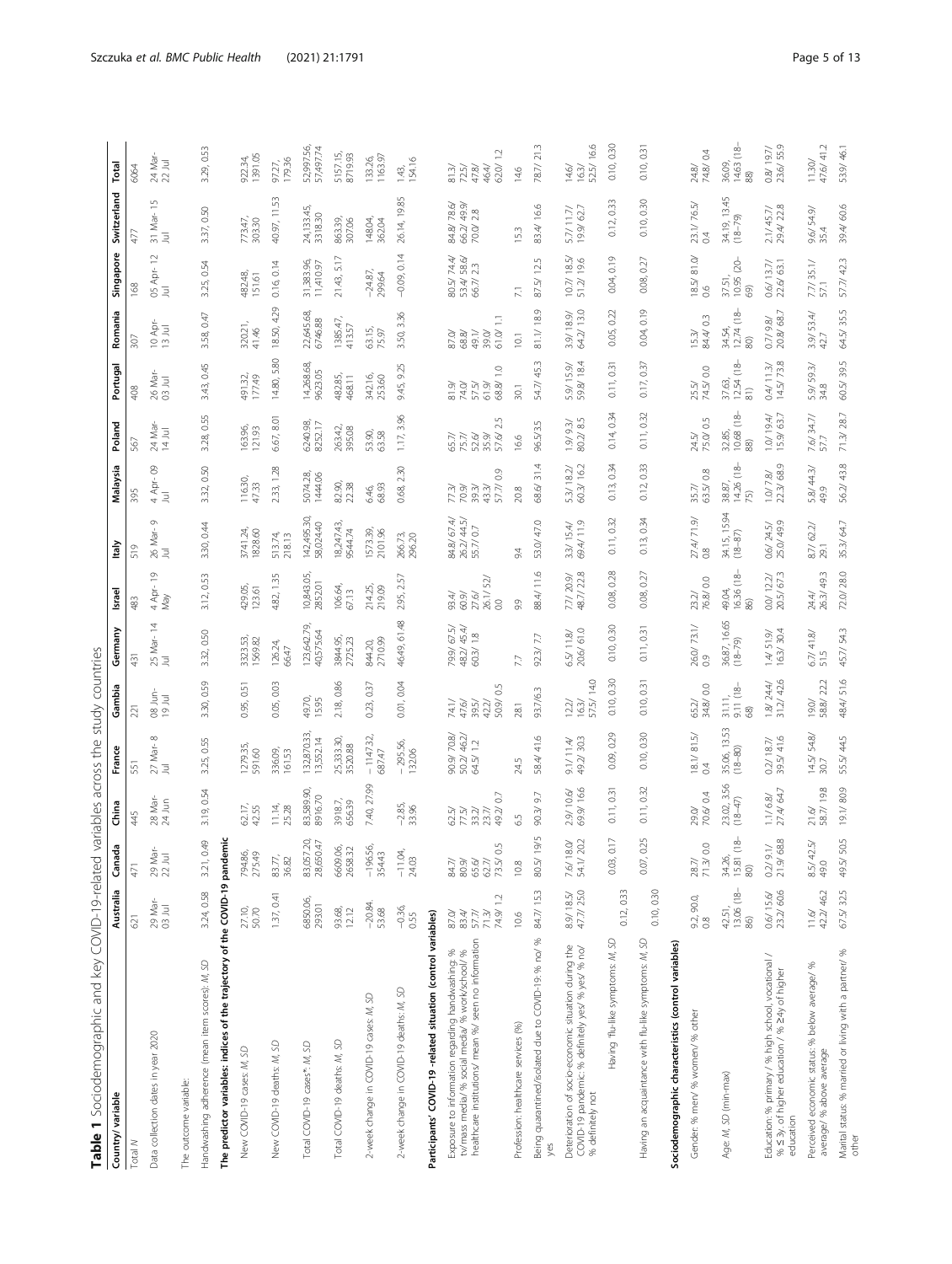Table 1 Sociodemographic and key COVID-19-related variables across the study countries (Continued) Table 1 Sociodemographic and key COVID-19-related variables across the study countries (Continued)

| Country/variable                                                                                                                                                                                                                                                                                                                                                                                                                                               |        |       |       | Australia Canada China France              |       | Gambia Germany Israel Italy                                                                                                                                         |       |       |       |                |                    |       |       | Malaysia Poland Portugal Romania Singapore Switzerland Total |        |
|----------------------------------------------------------------------------------------------------------------------------------------------------------------------------------------------------------------------------------------------------------------------------------------------------------------------------------------------------------------------------------------------------------------------------------------------------------------|--------|-------|-------|--------------------------------------------|-------|---------------------------------------------------------------------------------------------------------------------------------------------------------------------|-------|-------|-------|----------------|--------------------|-------|-------|--------------------------------------------------------------|--------|
| Country-level control variables                                                                                                                                                                                                                                                                                                                                                                                                                                |        |       |       |                                            |       |                                                                                                                                                                     |       |       |       |                |                    |       |       |                                                              |        |
| Containment and heath policies index*: M, SD                                                                                                                                                                                                                                                                                                                                                                                                                   | 70.10, |       |       | 71.78, 1.11 74.52, 7.92 78.98, 1.53 72.06, |       | 70.40, 2.49 85.51, 3.97 82.86, 11.59 74.80,                                                                                                                         |       |       | 3.64  | 57.58,<br>9.90 | 73.88, 2.55 57.37, | 15.53 |       | 79.01, 7.96 66.83, 2.66                                      | 72.51, |
| Human development index (2019) for the country                                                                                                                                                                                                                                                                                                                                                                                                                 | 0.944  | 0.929 | 0.761 | 0.901                                      | 0.496 | 0.947                                                                                                                                                               | 0.919 | 0.892 | 0.810 | 0.880          | 0.864              | 0.828 | 0.938 | 0.955                                                        |        |
| containment and health policies were matched to date and country of obtaining self-reported data from participants; Total COVID-19 cases/deaths = total COVID-19 morbidity/mortality cases accumulated since the beginning of<br>Note. M Mean, SD Standard deviation; Handwashing adherence -cross-situational adherence to the WHO handwashing quidelines; Means and SD for COVID-19 morbidity and mortality indices and values of the index of strictness of |        |       |       |                                            |       |                                                                                                                                                                     |       |       |       |                |                    |       |       |                                                              |        |
| (per country and per date); New COVID-19 closes/deaths = the number of mew COVID-19 cases/deaths per country per day (average values for 2-week period); 2-week change in COVID-19 cases = a difference in the mean of new cas                                                                                                                                                                                                                                 |        |       |       |                                            |       |                                                                                                                                                                     |       |       |       |                |                    |       |       |                                                              |        |
| COVID-19 in the 14 days prior to data collection, compared to the mean                                                                                                                                                                                                                                                                                                                                                                                         |        |       |       |                                            |       | of country new cases of COVID-19 in the 15-28 days before the date of data collection; higher scores indicate more new cases in 14 days previous to data collection |       |       |       |                |                    |       |       |                                                              |        |
| compared to 15-28 days before data collection; 2-week change in COVID-19 deaths = a 2-week change in COVID-19 deaths, calculated in the same manner as change in COVID-19 cases; Profession: healthcare services = being emplo<br>healthcare professional during the COVID-19 pandemic; Containment and health policies index = strictness of COVID-19-related containment and health policies (county-and week-specific data)                                 |        |       |       |                                            |       |                                                                                                                                                                     |       |       |       |                |                    |       |       |                                                              |        |
|                                                                                                                                                                                                                                                                                                                                                                                                                                                                |        |       |       |                                            |       |                                                                                                                                                                     |       |       |       |                |                    |       |       |                                                              |        |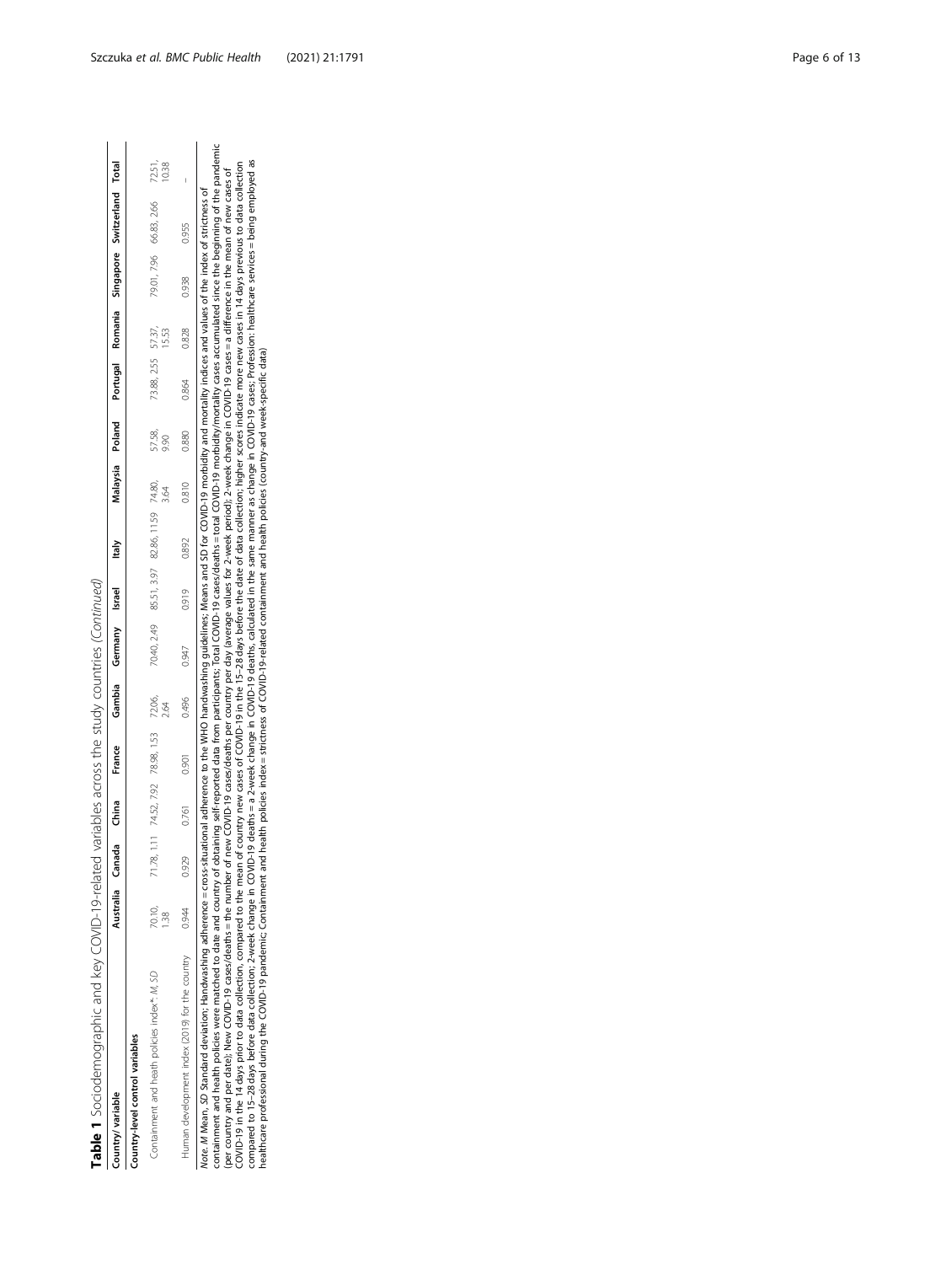sources; (ii) being employed as a health care professional during the COVID-19 pandemic (yes-no response format, with  $1 =$  healthcare-related profession,  $0 =$  other profession); (iii) being quarantined/isolated due to COVID-19: 'Are you in SARS-CoV-2 quarantine now?' (responses options of  $1 = yes$  and  $0 = no$ ); (iv) the deterioration of socio-economic situation during the COVID-19 pandemic, 'I've lost my job/source of income or the economic situation of my family has significantly worsened due to the COVID-19 pandemic' (responses ranging from  $1 =$  definitely yes to  $4 =$  definitely no); (v) having flu-like symptoms in the 2 weeks prior to data collection: 'Have you experienced any flu-like symptoms (e.g., fever, cough) in the last 2 weeks,' (yes-no response format of  $1 = yes$ , I have had such symptoms and  $0 = no$ , I haven't had such symptoms); (vi) meeting with other people with flu-like symptoms in the 2 weeks prior to data collection: 'In the last two weeks, have you met any acquaintances/members of family who have experienced any flu-like symptoms (e.g., fever, cough) during this time period?'; (yes-no response format of  $1 = yes$ , I have met such a person and  $0 = no$ , I haven't met such a person).

#### Sociodemographic variables (control variables)

Data referring to country of residence, gender, age, marital status, education, and perceived economic status were collected. Participants indicated their marital status, which was coded as 0 (single, divorced, or widowed) or 1 (living with a partner, in a civil partnership, or married). Participants indicated their education level with responses representing the following 4 levels: primary school, vocational education or completed high school, ≤ 3 years of higher education,  $\geq$  4 years of higher education. Perceived economic status was measured with one item, 'Comparing to the average situation of a family in your country, what is the economic situation of your family?', with responses ranging from 1 (much above the average) to 5 (much below the average).

#### Country-level control variables

Strictness of COVID-19-related containment and health policies was assessed with the index proposed by Hale et al. [\[30](#page-12-0)], developed for between-countries comparisons. The values of the index are calculated for 180 countries for each week of the COVID-19 pandemic; data are publicly available from the Oxford COVID-19 Government Response Tracker database [\[30](#page-12-0)]. The index is calculated as an additive of 8 containment polices (e.g., restrictions of international travels, limits on gatherings, cancelling public events, schools and universities closed) and 6 health policies (e.g., information campaigns on handwashing or social distancing, contact tracing after a diagnosis, use facial covering outside the home). The 14 polices are coded to have equal values and combined into a total score ranging from 0 to 100, with a higher score representing stricter policies. The values of the index were extracted for the 14 study countries and for each day during the period of the data collection. The retrieved index values were matched with the exact date and the country of individuals' data collection. Values of this index ranged from 44.70 to 91.61 ( $M = 72.51$ ,  $SD =$ 10.38).

Values of 2019 country-level indicators of HDI, capturing overall development, health, and educational situations were obtained from United Nations documents [\[29](#page-12-0)].

## Data analysis

Of the 6397 potential respondents who provided their consent,  $n = 333$  (5.2%) provided sociodemographic information only and withdrew from providing further data. These cases were excluded from any analyses. The excluded subsample did not differ (all  $ps > .05$ ) from the final sample ( $N = 6064$ ) in terms of gender, age, education, and economic status. Data for the basic sociodemographic variables (gender, age) and handwashing adherence were missing completely at random, Little's  $MCAR\chi^2 = 6.26$  (df = 3), p = .098. Missing data analysis accounting for all individual-level variables (i.e., COVID-19-related situation and sociodemographic characteristics) were not missing at random, Little's MCAR $y^2$  = 165.53 ( $df = 21$ ),  $p < .001$ . Missing self-reported data in the final sample were accounted for by using the full information maximum likelihood procedure. Assuming small effect sizes of the COVID-19 indices on handwashing ( $\varsigma^2$  values between .01 and .006), an alpha level of .05, power of .99, and up to 13 predictors in the equation, the estimated sample size required to conduct the planned analyses was approximately 5800.

Preliminary analyses (correlations, descriptives) were conducted with IBM SPSS 26. The multilevel regression analyses were conducted using the lme4 R package [\[31](#page-12-0)], R version 4.0.3 [\[32](#page-12-0)] and maximum likelihood estimation procedures. Values of Akaike Information Criterion (AIC) [\[33\]](#page-12-0) and Bayesian Information Criterion (BIC) [[34\]](#page-12-0) indicating prediction errors obtained for the main tested models were reported for further comparisons.

Separate models were fit for each of the 6 indices of the trajectory of the COVID-19 pandemic, due to multicollinearity issues. First, the 6 multilevel regression models assumed random effects of the main predictors, that is, the indices of the trajectory of the COVID-19 pandemic. Five individual-level variables that formed significant bivariate associations with the handwashing adherence index were included in the main tested multilevel regression models (i.e., exposure to information regarding handwashing, healthcare profession,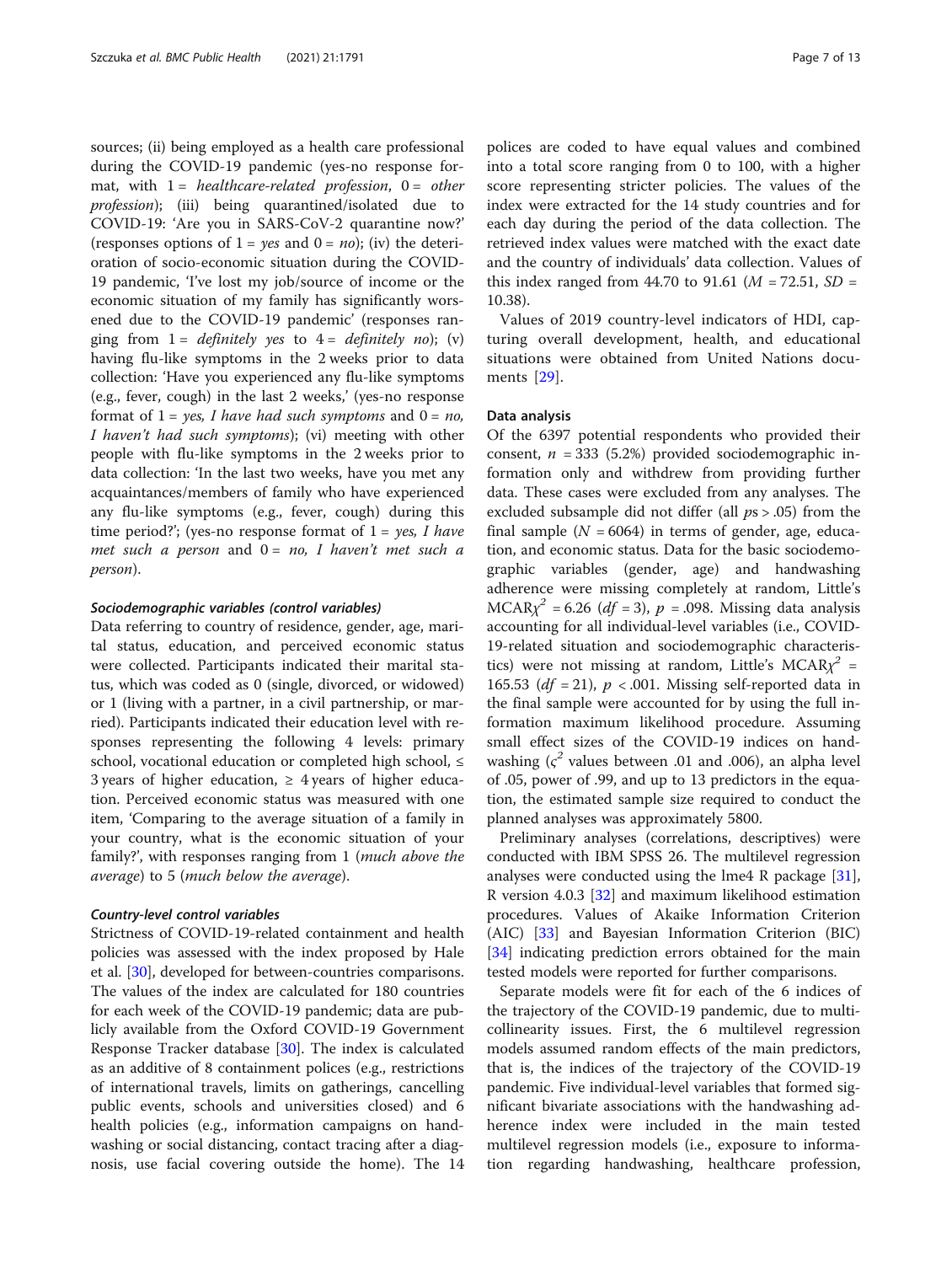gender, age, marital status). All models included 2 country-level variables (the index of strictness of policies and HDI).

Owing to the complexity of the model and limitations of the estimation method, there was no convergence when the indices of the trajectory of the COVID-19 pandemic were modelled as random effect predictors. Thus, the respective index of the trajectory of the COVID-19 pandemic was assumed to represent a fixed effect, with the final models assuming random effects only for the intercept for each country. Across the 6 models, the 7 controlled covariates were also assumed to represent fixed effects.

The respective indices of the trajectory of the COVID-19 pandemic and 7 covariates were represented as level-1 variables, whereas intercepts of each country were level-2 variables. Non-nominal data were standardized in each model and nominal data were recoded and represented as 0–1 values. Outliers were defined with Cook's distance as values of  $M > 3.0$ . Outliers were identified for each model and excluded from respective analyses.

Each of the 6 tested models accounted for one of the indices of the trajectory of the COVID-19 pandemic (total cases, total deaths, new cases, new deaths, the indices of change in recent cases of COVID-19 morbidity and mortality) and 7 covariates: exposure to handwashing information (mean item response for 4 items), profession: healthcare services, participants' gender, age (in years), marital status, strictness of containment and health policies (per country and the date of data collection), and HDI values (per country).

Sensitivity analyses were conducted to assess the robustness of the findings [\[35](#page-12-0)]. These analyses examined whether the pattern of the associations in the main models (with 7 covariates) differed from models that controlled for the following 5 additional covariates, assessed in this study: being in quarantine in prior 2 weeks, experiencing respiratory infection symptoms in 2 prior weeks, meeting someone experiencing respiratory infection symptoms in 2 prior weeks, education level, and perceived economic status.

## Results

## Preliminary analyses

Table [1](#page-4-0) presents mean item responses for handwashing adherence and Fig. [1](#page-8-0) presents mean values for handwashing across the 8 situations indicated by the WHO [[1\]](#page-11-0). Bivariate correlation analyses conducted for the total sample  $(N = 6064)$  indicated that higher handwashing adherence was associated with (i) lower levels of COVID-19 morbidity since the beginning of the pandemic,  $p = .010$  and (ii) an increase in recent (2 week) COVID-[1](#page-11-0)9 cases,  $p = .012$  (see Additional file 1). Higher handwashing adherence was associated with the following individual-level variables: being exposed to information on handwashing, being a healthcare professional, an absence of flu-like symptoms, an absence of acquaintances with flu-like symptoms, female gender, older age, and being married/living with a partner (all  $ps < .042$ ; see Additional file [1](#page-11-0)). Higher handwashing adherence was also associated with less strict containment and health policies introduced in the week prior to data collection ( $p < .001$ ; see Additional file [1\)](#page-11-0). Handwashing adherence was unrelated to being in quarantine, worsening of economic status during the pandemic, education level, or perceived economic status (all  $ps > .081$ ; see Additional file [1](#page-11-0)).

## Main findings: associations between the indicators of the trajectory of the COVID-19 pandemic and handwashing adherence

Table [2](#page-9-0) displays the results of the 6 main analyses, which aimed to test the associations between the 6 indices of the trajectory of COVID-19 pandemic (the predictors) and handwashing adherence (the outcome variable). The predictors explained between 14.9 and 15.2% of the variance in handwashing adherence.

The analyses yielded a complex pattern of associations between the trajectory of the pandemic and handwashing adherence (Table [2\)](#page-9-0). Higher levels of handwashing were related to lower total levels COVID-19 morbidity and mortality (i.e., cases recorded since the beginning of the pandemic in a respective country). However, higher levels of handwashing adherence were associated with greater increases in recent cases of COVID-19 morbidity and mortality (i.e., with an increase of cases recorded in the 14 days prior to data collection compared to the cases recorded 15–28 days earlier).

Across 6 six multilevel regression models (Table [2](#page-9-0)), higher handwashing adherence was associated with more frequent exposure to handwashing guidelines, being a healthcare professional, being older, being female, and being married. Stricter containment and health policies were associated with lower handwashing adherence. Country-level HDI was unrelated to handwashing adherence.

Results from the sensitivity analyses are reported in Additional file [1.](#page-11-0) The analyses yielded a pattern of associations that was mostly similar to the associations found for the main models. Higher handwashing adherence (the outcome) was related to: (i) lower total COVID-19 morbidity; (ii) lower total COVID-19 mortality; (iii) greater increases in recent cases of COVID-19 morbidity. As in the main regression models, higher handwashing adherence was associated with more frequent exposure to handwashing guidelines, being a healthcare professional, being older, being female, and being married. Stricter containment and health policies were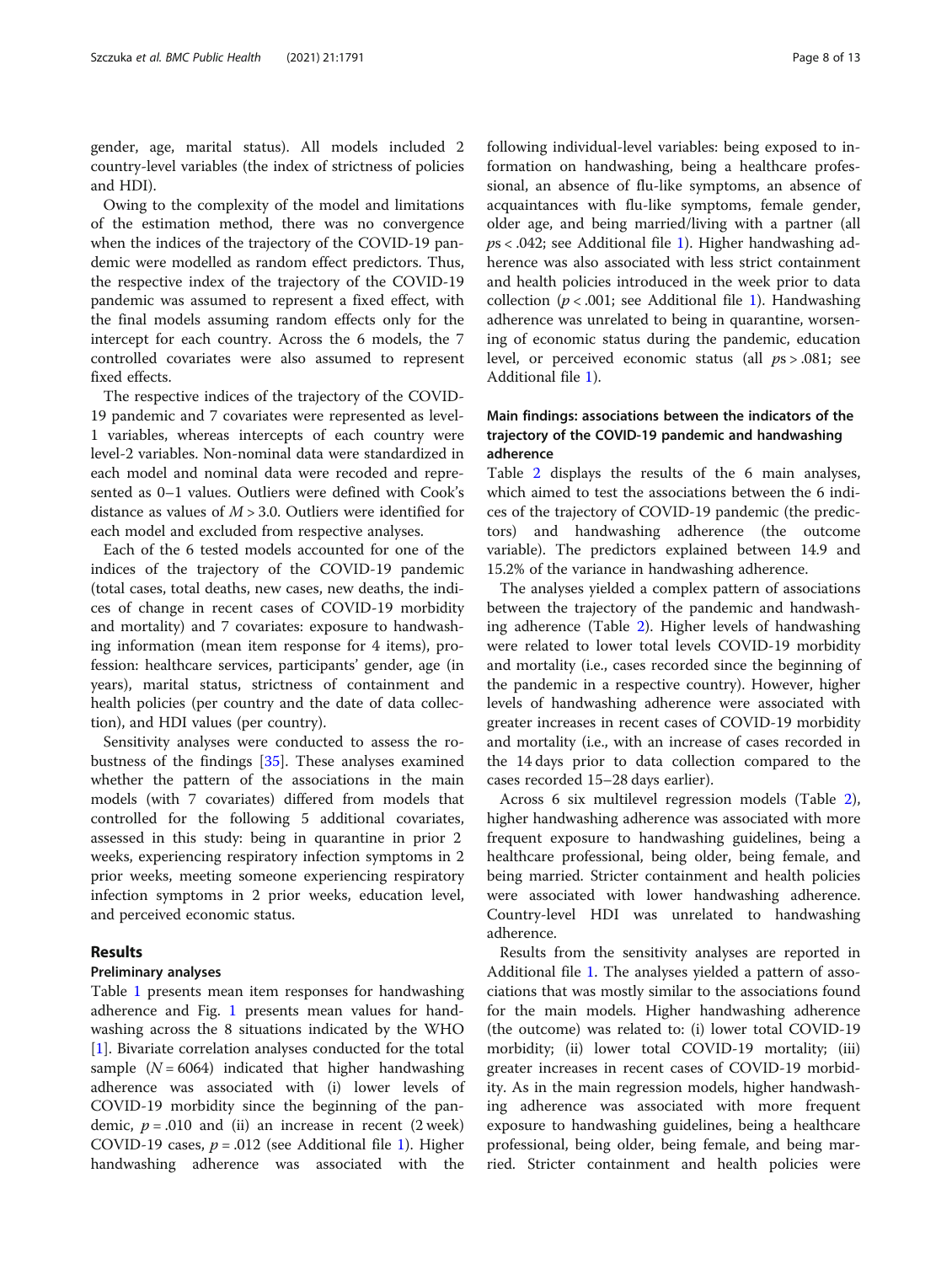<span id="page-8-0"></span>

associated with lower handwashing adherence in 2 models out of 6 models. Additionally, higher handwashing adherence was related to an absence of flu-like symptoms, an absence of acquaintances with flu-like symptoms, and lower education level (see Additional file [1](#page-11-0)).

#### **Discussion**

This study is among the first showing that the indicators of the trajectory of the COVID-19 pandemic, reported by the WHO [\[17](#page-12-0)], were associated with adherence to handwashing. Specifically, we found that higher numbers of total cases of and total deaths from COVID-19 (accumulated in the respective country between the beginning of the pandemic and the day when data were collected) were related to lower levels of handwashing adherence. However, when there was an increase in recent (2-week) cases of COVID-19 morbidity/mortality, higher levels of handwashing occurred. The observed effects were small, but small effects are expected with large, heterogeneous samples.

Instead of observing a 'pandemic fatigue' [[36\]](#page-12-0), defined as a decline in health-protective behaviors over time, our study shows a potential 'falling and peaking' pattern of handwashing. Lower levels (i.e., falling) of handwashing adherence was observed as total cases of COVID-19 were accumulating but higher levels (i.e., peaking) occurred when there was an increase in recent cases of COVID-19 morbidity. Consequently, we argue that research on behavior change during the pandemic should control for the pandemic trajectory. The associations between the trajectory of the COVID-19 pandemic and

handwashing behavior are consistent with TMT [\[22](#page-12-0), [23](#page-12-0)], which suggests that frequency of protective health behaviors may be lower when mortality information is not salient in focal attention. Thus, even if COVID-19 morbidity and mortality cases accumulate and individuals are still being regularly exposed to respective mortality information, lower rates of handwashing may be observed. However, increases in recent cases may increase the salience of COVID-19 morbidity, resulting in spikes in handwashing behaviors.

The patterns of associations between the individuallevel variables and handwashing adherence are similar to those found in other research. Earlier studies indicated that handwashing (and other COVID-19 preventive behaviors) was more prevalent among women than among men [[3,](#page-11-0) [7,](#page-12-0) [8](#page-12-0)], among older participants, and among those with higher self-reported economic status [\[8](#page-12-0)]. Although we found no studies testing associations between exposure to handwashing information and frequency/adherence to handwashing, knowledge about correct steps in washing hands (most likely obtained via exposure to respective information) was related to higher handwashing frequency in earlier research [\[8](#page-12-0)]. Finally, the high average levels of adherence to handwashing observed in our study are in line with findings obtained in other research, using different assessment methods [\[3](#page-11-0)].

There is a growing number of studies attempting to explain handwashing behavior during the COVID-19 pandemic pointing towards the predicting role of various individual-level variables (e.g., social-cognitive or sociodemographic)  $[3, 7-11]$  $[3, 7-11]$  $[3, 7-11]$  $[3, 7-11]$  $[3, 7-11]$  and environmental-level factors (e.g., characteristics of the setting) [[14\]](#page-12-0). However, these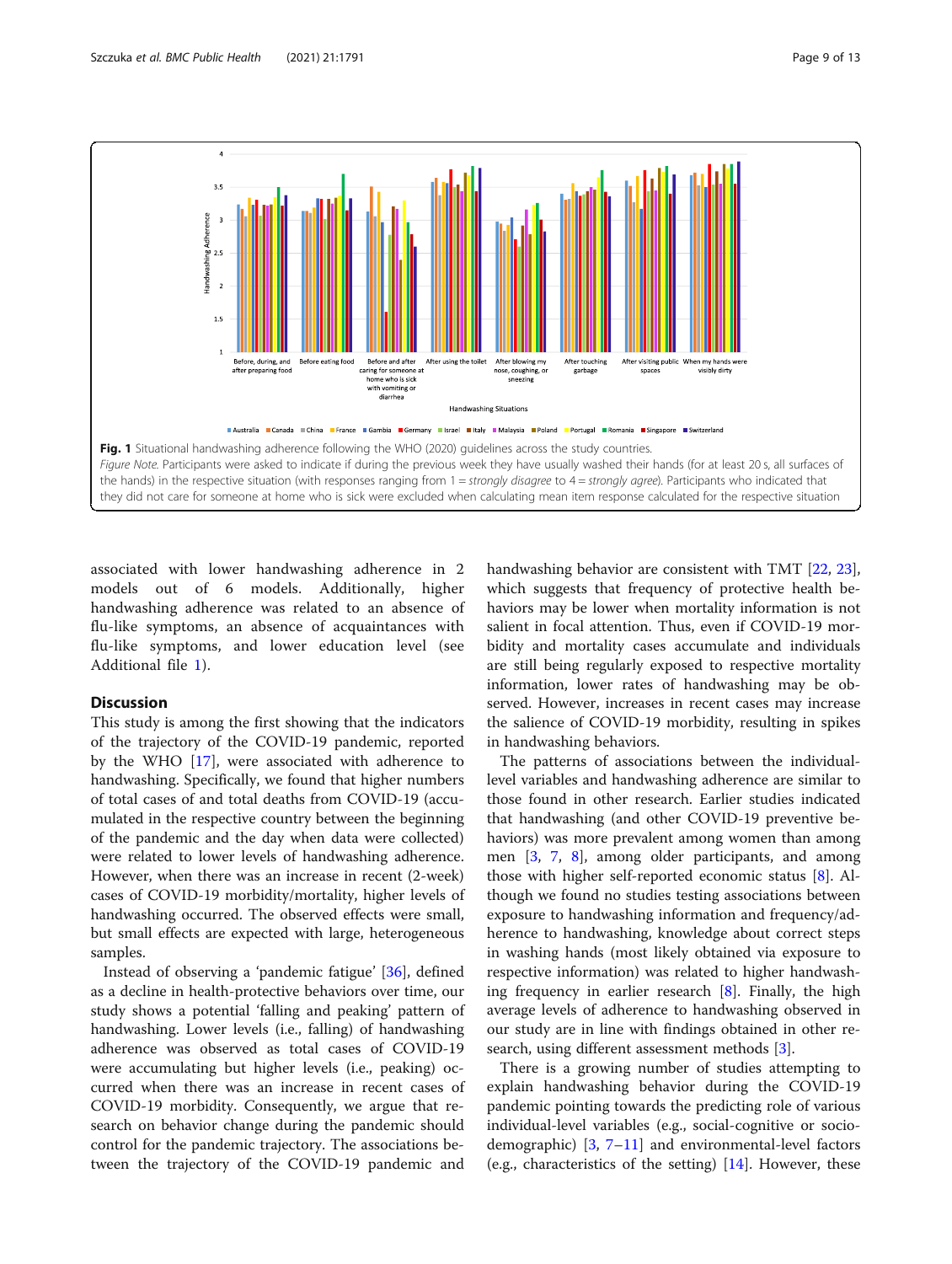| Table 2 Six models for six indicators of trajectory of C<br>Predictors and covariates                                                                                                                                                                                                                                                                                                                                                                                                                                                                                                                                                                                                                                                                                                                                                                                                                                                                                                                                                                                                          | o                                    |                                                            |                               |                                                                                |               |                                      | Models explaining cross-situational handwashing adherence with 6 indicators of the trajectory of the COVID - 19 pandemic and<br>COVID-19 pandemic predicting cross-situational handwashing adherence |               |                                       |                       |                                                                  |                                       |                     |                                                                                 |                                                 | control variables:                                                                           |             |                                      |
|------------------------------------------------------------------------------------------------------------------------------------------------------------------------------------------------------------------------------------------------------------------------------------------------------------------------------------------------------------------------------------------------------------------------------------------------------------------------------------------------------------------------------------------------------------------------------------------------------------------------------------------------------------------------------------------------------------------------------------------------------------------------------------------------------------------------------------------------------------------------------------------------------------------------------------------------------------------------------------------------------------------------------------------------------------------------------------------------|--------------------------------------|------------------------------------------------------------|-------------------------------|--------------------------------------------------------------------------------|---------------|--------------------------------------|------------------------------------------------------------------------------------------------------------------------------------------------------------------------------------------------------|---------------|---------------------------------------|-----------------------|------------------------------------------------------------------|---------------------------------------|---------------------|---------------------------------------------------------------------------------|-------------------------------------------------|----------------------------------------------------------------------------------------------|-------------|--------------------------------------|
|                                                                                                                                                                                                                                                                                                                                                                                                                                                                                                                                                                                                                                                                                                                                                                                                                                                                                                                                                                                                                                                                                                | uation<br>∣⊧<br>5<br>ន ខ             | the predictor in the<br>tal COVID-19 cases<br>e model with |                               | as the predictor in the<br>total COVID-19 deaths<br>The model with<br>equation |               |                                      | as the predictor in the<br>new COVID-19 cases<br>The model with<br>equation                                                                                                                          |               |                                       | equation              | as the predictor in the<br>new COVID-19 deaths<br>The model with |                                       | equation            | as the predictor in the<br>2-week change in<br>The model with<br>COVID-19 cases |                                                 | as the predictor in the<br>2-week change in<br>COVID-19 deaths<br>The model with<br>equation |             |                                      |
|                                                                                                                                                                                                                                                                                                                                                                                                                                                                                                                                                                                                                                                                                                                                                                                                                                                                                                                                                                                                                                                                                                | ដ មិ                                 | $\Omega$                                                   | Lower<br>Upper<br>$Cl_{97.5}$ | នីឌី                                                                           | Ω             | Lower<br>Upper<br>Cl <sub>97.5</sub> | ස<br>Εst                                                                                                                                                                                             | Ω             | Upper<br>Lower<br>$\mathsf{d}_{97.5}$ | ដ មិ                  | Ω                                                                | Upper<br>Lower<br>$\mathsf{d}_{97.5}$ | 50<br>Est           | Ω                                                                               | Lower<br>Upper<br>$\mathsf{C}\mathsf{I}_{97.5}$ | GB)<br>ă                                                                                     | Ω           | Lower<br>Upper<br>Cl <sub>97.5</sub> |
| Intercept                                                                                                                                                                                                                                                                                                                                                                                                                                                                                                                                                                                                                                                                                                                                                                                                                                                                                                                                                                                                                                                                                      | 030<br>547<br>್ಲ ರ                   | $500 - 7$                                                  | 3.285<br>3.409                | (0.029)<br>3.346                                                               | $500 - 7$     | 3.405<br>3.286                       | (0.027)<br>3.352                                                                                                                                                                                     | $500 - 7$     | 3.409<br>3.295                        | (0.028)<br>3.350      | $-001$                                                           | 3.410<br>3.291                        | (0.027)<br>3.350    | $-001$                                                                          | 3.293<br>3.407                                  | (0.027)<br>3.349                                                                             | $500 - 700$ | 3.406<br>3.292                       |
| The predictor variables: indices of the trajectory of the COVID-19 pandemic                                                                                                                                                                                                                                                                                                                                                                                                                                                                                                                                                                                                                                                                                                                                                                                                                                                                                                                                                                                                                    |                                      |                                                            |                               |                                                                                |               |                                      |                                                                                                                                                                                                      |               |                                       |                       |                                                                  |                                       |                     |                                                                                 |                                                 |                                                                                              |             |                                      |
| Total cases or total deaths or new cases or new deaths or 2-week<br>change in cases or 2-week change in deaths                                                                                                                                                                                                                                                                                                                                                                                                                                                                                                                                                                                                                                                                                                                                                                                                                                                                                                                                                                                 | $\overline{5}$<br>(510, 0)<br>ှိ ဒွိ | 300                                                        | $-0.068$<br>$-0.015$          | $-0.036$<br>(0.014)                                                            | $\frac{3}{2}$ | $-0.065$<br>$-0.008$                 | (0.011)<br>0.016                                                                                                                                                                                     | .159          | $-0.006$<br>0.038                     | $-0.003$<br>(0.012)   | 787                                                              | $-0.027$<br>0.020                     | (0.007)<br>0.014    | 35                                                                              | 0.027<br>0.001                                  | (0.009)<br>0.022                                                                             | e.o         | 0.040<br>0.004                       |
| Participants' COVID-19 -related situation (control variables)                                                                                                                                                                                                                                                                                                                                                                                                                                                                                                                                                                                                                                                                                                                                                                                                                                                                                                                                                                                                                                  |                                      |                                                            |                               |                                                                                |               |                                      |                                                                                                                                                                                                      |               |                                       |                       |                                                                  |                                       |                     |                                                                                 |                                                 |                                                                                              |             |                                      |
| Exposure to information regarding handwashing                                                                                                                                                                                                                                                                                                                                                                                                                                                                                                                                                                                                                                                                                                                                                                                                                                                                                                                                                                                                                                                  | 0.058<br>(0.006)                     | $500 - 700$                                                | 0.069<br>0.047                | (0.006)<br>0.058                                                               | $500 - 700$   | 0.069<br>0.047                       | (0.006)<br>0.057                                                                                                                                                                                     | $500 - 700$   | 0.046<br>0.069                        | (0.006)<br>0.059      | $-001$                                                           | 0.048<br>0.070                        | (0.006)<br>0.058    | $500 - 700$                                                                     | 0.046<br>0.069                                  | (0.006)<br>0.058                                                                             | $500 - 700$ | 0.069<br>0.047                       |
| Profession: healthcare services                                                                                                                                                                                                                                                                                                                                                                                                                                                                                                                                                                                                                                                                                                                                                                                                                                                                                                                                                                                                                                                                | 0.115<br>(0.016)                     | 5001                                                       | 0.083<br>0.147                | (0.016)<br>0.115                                                               | $500 - 700$   | 0.146<br>0.083                       | (0.016)<br>0.112                                                                                                                                                                                     | $500 - 700$   | 0.080<br>0.143                        | (0.016)<br>0.109      | $500 - 700$                                                      | 0.140<br>0.077                        | (0.016)<br>0.114    | $500 - 700$                                                                     | 0.146<br>0.082                                  | (0.016)<br>0.114                                                                             | $-001$      | 0.145<br>0.082                       |
| Sociodemographic characteristics (control variables)                                                                                                                                                                                                                                                                                                                                                                                                                                                                                                                                                                                                                                                                                                                                                                                                                                                                                                                                                                                                                                           |                                      |                                                            |                               |                                                                                |               |                                      |                                                                                                                                                                                                      |               |                                       |                       |                                                                  |                                       |                     |                                                                                 |                                                 |                                                                                              |             |                                      |
| Gender                                                                                                                                                                                                                                                                                                                                                                                                                                                                                                                                                                                                                                                                                                                                                                                                                                                                                                                                                                                                                                                                                         | 114<br>(510, 0)<br>۲e                | $500 - 700$                                                | $-0.088$<br>$-0.139$          | $-0.115$<br>(0.013)                                                            | $500 - 700$   | $-0.089$<br>$-0.140$                 | 0.118<br>(0.013)                                                                                                                                                                                     | 500           | $-0.093$<br>$-0.144$                  | $-0.114$<br>$(0.013)$ | $500 - 700$                                                      | $-0.089$<br>$-0.139$                  | -0.117<br>(0.013)   | $500 - 700$                                                                     | $-0.092$<br>$-0.142$                            | $-0.114$<br>(0.013)                                                                          | $500 - 7$   | $-0.089$<br>$-0.139$                 |
| Age                                                                                                                                                                                                                                                                                                                                                                                                                                                                                                                                                                                                                                                                                                                                                                                                                                                                                                                                                                                                                                                                                            | 0.029<br>(0.006)                     | $500 - 700$                                                | 0.016<br>0.041                | (0.006)<br>0.030                                                               | $500 - 700$   | 0.017<br>0.042                       | (0.006)<br>0.028                                                                                                                                                                                     | $500 - 700$   | 0.015<br>0.040                        | (0.006)<br>0.028      | $500 - 700$                                                      | 0.016<br>0.040                        | (0.006)<br>0.027    | $500 - 700$                                                                     | 0.015<br>0.040                                  | (0.006)<br>0.028                                                                             | $500 - 700$ | 0.016<br>0.041                       |
| Marital status                                                                                                                                                                                                                                                                                                                                                                                                                                                                                                                                                                                                                                                                                                                                                                                                                                                                                                                                                                                                                                                                                 | (20, 0)<br>0.028                     | 018                                                        | 0.005<br>0.052                | (0.012)<br>0.032                                                               | So            | 0.009<br>0.055                       | (0.012)<br>0.030                                                                                                                                                                                     | $\frac{2}{2}$ | 0.053<br>0.007                        | (0.012)<br>0.031      | eoo                                                              | 0.008<br>0.055                        | (0.012)<br>0.030    | $\frac{2}{2}$                                                                   | 0.054<br>0.007                                  | (0.012)<br>0.032                                                                             | 800         | 0.008<br>0.055                       |
| Country-level control variables                                                                                                                                                                                                                                                                                                                                                                                                                                                                                                                                                                                                                                                                                                                                                                                                                                                                                                                                                                                                                                                                |                                      |                                                            |                               |                                                                                |               |                                      |                                                                                                                                                                                                      |               |                                       |                       |                                                                  |                                       |                     |                                                                                 |                                                 |                                                                                              |             |                                      |
| Containment and health policies index                                                                                                                                                                                                                                                                                                                                                                                                                                                                                                                                                                                                                                                                                                                                                                                                                                                                                                                                                                                                                                                          | 026<br>(6000)                        | es                                                         | $-0.044$<br>$-0.009$          | $-0.025$<br>(0.009)                                                            | Soc           | $-0.008$<br>$-0.042$                 | $-0.024$<br>(0.009)                                                                                                                                                                                  | 50            | $-0.006$<br>$-0.043$                  | $-0.018$<br>(0.009)   | 8                                                                | $-0.000$<br>$-0.036$                  | $-0.023$<br>(0.008) | 50                                                                              | $-0.006$<br>$-0.040$                            | $-0.024$<br>(0.009)                                                                          | So.         | $-0.006$<br>$-0.042$                 |
| Human Development Index 2019                                                                                                                                                                                                                                                                                                                                                                                                                                                                                                                                                                                                                                                                                                                                                                                                                                                                                                                                                                                                                                                                   | 0.021<br>(0.022)<br>$\mathsf I$      | 347                                                        | $-0.066$<br>0.025             | $-0.025$<br>(0.021)                                                            | .259          | $-0.068$<br>0.019                    | $-0.031$<br>(0.020)                                                                                                                                                                                  | .137          | $-0.073$<br>0.011                     | $-0.028$<br>(0.021)   | 194                                                              | $-0.072$<br>0.015                     | $-0.029$<br>(0.020) | 173                                                                             | $-0.070$<br>0.013                               | $-0.028$<br>(0.020)                                                                          | 1172        | $-0.070$<br>0.013                    |
| Fit indices for the models explaining cross-situational handwashing adherence with 6 indicators of the trajectory of the COVID -19                                                                                                                                                                                                                                                                                                                                                                                                                                                                                                                                                                                                                                                                                                                                                                                                                                                                                                                                                             |                                      |                                                            |                               |                                                                                |               |                                      | pandemic and                                                                                                                                                                                         |               | control variables:                    |                       |                                                                  |                                       |                     |                                                                                 |                                                 |                                                                                              |             |                                      |
| <b>AIC</b>                                                                                                                                                                                                                                                                                                                                                                                                                                                                                                                                                                                                                                                                                                                                                                                                                                                                                                                                                                                                                                                                                     | 5824.7                               |                                                            |                               | 5819.0                                                                         |               |                                      | 5830.8                                                                                                                                                                                               |               |                                       | 5818.1                |                                                                  |                                       | 5829.0              |                                                                                 |                                                 | 5818.0                                                                                       |             |                                      |
| $\approx$                                                                                                                                                                                                                                                                                                                                                                                                                                                                                                                                                                                                                                                                                                                                                                                                                                                                                                                                                                                                                                                                                      | 5897.8                               |                                                            |                               | 5892.1                                                                         |               |                                      | 5903.9                                                                                                                                                                                               |               |                                       | 5891.2                |                                                                  |                                       | 5902.1              |                                                                                 |                                                 | 5891.1                                                                                       |             |                                      |
| Pseudo-R <sup>2</sup>                                                                                                                                                                                                                                                                                                                                                                                                                                                                                                                                                                                                                                                                                                                                                                                                                                                                                                                                                                                                                                                                          | $-151$                               |                                                            |                               | .150                                                                           |               |                                      | 149                                                                                                                                                                                                  |               |                                       | 147                   |                                                                  |                                       | ,149                |                                                                                 |                                                 | ,149                                                                                         |             |                                      |
| deaths, calculated in the same manner as change in COVID-19 cases; Profession: healthcare services = being employed as healthcare professional during the COVID-19 pandemic; Containment and health index = Strictness of COVI<br>values for 2-week period); 2-week change in COVID-19 cases = a difference in the mean of new cases of COVID-19 in the 14 days previous to data collection, compared to the mean of country new cases of COVID-19 in the 15–28<br>deaths=total COVID-19 morbidity/mortality cases accumulated since the beginning of the pandemic (per country and per date); New COVID-19 cases/deaths = the number of new COVID-19 cases/deaths per country per day (average<br>before the data collection; higher scores indicate more new cases in 14 days previous to data collection compared to 15-28 days before data collection; 2-week change in COVID-19 deaths = a 2-week change in COVID-19<br>related containment and health policies (country-and week-specific data)<br>Note. Est Estimate, Cl <sub>97.5</sub> 97.5% confidence interval; Values presented in |                                      |                                                            |                               |                                                                                |               |                                      | bold are significant at $p < 0$ 5; Country-level COVID-19-related policies were retrieved for individual self-reported data collection date; Total COVID-19 cases                                    |               |                                       |                       |                                                                  |                                       |                     |                                                                                 |                                                 |                                                                                              |             |                                      |

<span id="page-9-0"></span>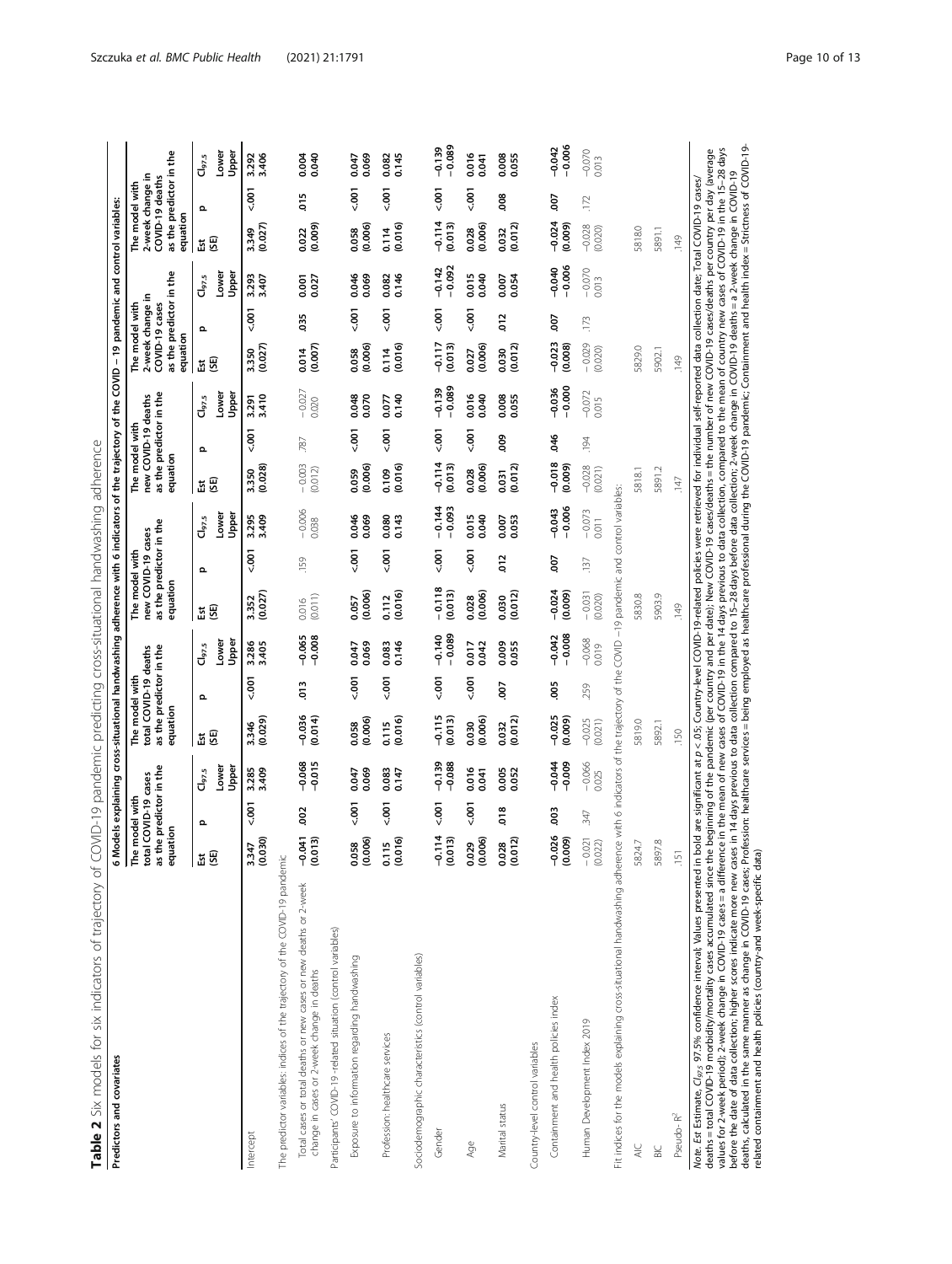studies did not consider that the trajectory of COVID-19 pandemic may be related to fluctuations in handwashing adherence [[3](#page-11-0)–[5](#page-11-0), [7](#page-12-0)–[11](#page-12-0), [14](#page-12-0), [15,](#page-12-0) [37\]](#page-12-0). The present study represents a novel contribution to the literature by demonstrating that the indicators of the trajectory of the COVID-19 pandemic are related to the engagement in the health-protective behavior of handwashing.

Our study showed that stricter containment and health policies were related to lower cross-situational adherence to handwashing guidelines [\[1](#page-11-0)]. Some previous research also showed a decline of hand sanitizing over a 10-week period when a containment policy was in operation [\[27](#page-12-0)]. These findings may seem in contrast to an assumption that public health policies should promote awareness and protective behaviors. During the first wave of the pandemic an increase of strictness of containment and health policy index usually followed a sharp increase in COVID-19 morbidity and mortality [[30\]](#page-12-0) and strict policies were often kept in operation after a decline or deceleration of growth of COVID-19 [[27](#page-12-0), [30\]](#page-12-0). Hence, the effects of strictness of containment and health policies may be difficult to distinguish from some of the effects of the trajectory of the COVID-19 pandemic, both at country and individual levels. Furthermore, the association between lower levels of health protective behavior and stricter containment and health policies may be explained by individuals' beliefs that protective policies would reduce the likelihood of being exposed to SARS-CoV-2, hence they do not need to adhere to handwashing routines (for similar mechanisms see the compensatory health beliefs model [\[38](#page-12-0)]). In this sense, negative relations observed in this study may also signal increased efforts of handwashing and sanitizing behavior when containment and health policy measures were comparatively relaxed.

The 'falling and peaking' pattern in the levels of handwashing adherence, coinciding with changes in COVID-19 trajectory, has implications for health behavior change interventions and policies. Health promotion efforts may be needed not only in the initial period, but also as cases accumulate or if negative changes (i.e., a decline) in COVID-19 morbidity and mortality cases occur.

While this study has several strengths, such as the large sample providing an opportunity to detect small effects and data collection in 14 countries with varying COVID-19 trajectories, there are several limitations. First, we found small effect sizes of the predictors on handwashing at the population level. Although small effects observed at the population level are meaningful, future research needs to confirm if such effects are also of clinical significance. Second, although COVID-19 and policy data used in this study were prospective, individual-level data were cross-sectional, which did not

allow us to capture within-individual changes over time. That is, changes in pandemic trajectory were captured at the between-person level only. Third, fitting models accounting for random effects across 14 countries would allow this testing if the observed patterns differ across countries, but the relative complexity of the models did not allow for calculating random effect predictions of COVID-19 indicators. Fourth, the underlying mechanisms through which COVID-19 morbidity and mortality trajectories may affect protective behavior were not investigated. Such mechanisms may include individuals' unconscious processes  $[25]$  $[25]$ , or they may depend on changes in risk perception [[30\]](#page-12-0), risk awareness [\[7](#page-12-0)], knowledge about SARS-CoV-2 transmission [[8\]](#page-12-0), behavioral intention and action control [\[11](#page-12-0)], or other social cognitive variables [\[9](#page-12-0), [10](#page-12-0), [15](#page-12-0)]. Future research should investigate if pandemic trajectory variables explain protective behavior over and above a set of theory-based predictors of handwashing or can be fully explained by these psychological mechanisms. Fifth, as data used in this study were clustered, with individuals nested in countries, a multilevel analytic strategy was used. However, the number of clusters (countries;  $N = 14$ ) was relatively small. Additionally, the relative complexity of the models did not allow for calculating random effects of most individual-level factors, excluding intercepts. Sixth, although similar recruitment strategies were used in all countries of data collection, heterogeneity in sociodemographic variables was observed across the countries. To account for the potential effects of sociodemographic variables, these variables were controlled for in the tested models. Future research should further investigate the roles of the characteristics of the study population or country-related characteristics (including culture and other indices of societal development). Seventh, the assessment of handwashing was self-reported. Self-reports are susceptible to memory-related biases referring to storage and retrieval failure [[39\]](#page-12-0). It is possible that 8 specific situations listed in the questionnaire constituted memory aides to assist recall strategy and engage autobiographical memory [\[39](#page-12-0)]. The assessment alternative to self-reports (e.g., an observation conducted by trained personnel  $[14]$  $[14]$  may be applied in one setting, but it is impossible to apply when adherence across various settings is assessed.

## Conclusions

This study provides an insight into the associations between the indicators of the trajectory of the COVID-19 pandemic and a protective health behavior, adherence to handwashing guidelines, in samples of the general population recruited in 14 countries across 5 continents. The study investigated adherence across 8 situations, such as before preparing food or eating, after using the toilet,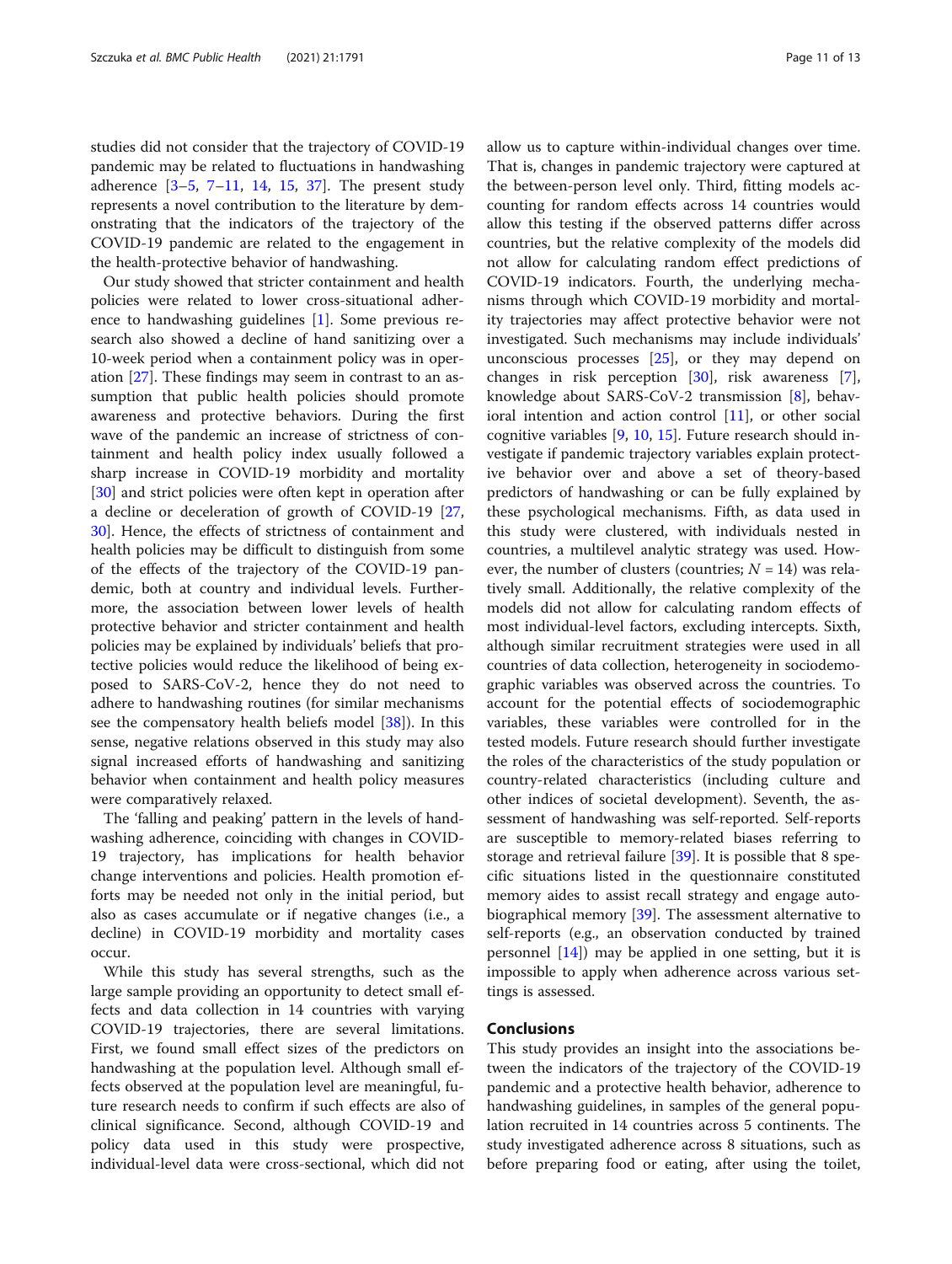<span id="page-11-0"></span>blowing one's nose, coughing, sneezing, touching garbage, or visiting public spaces [1]. Handwashing adherence was lower as total cases of COVID-19 morbidity and mortality accumulated, but it was higher during periods of acceleration of the pandemic (e.g., preexponential and exponential growth of COVID-19 cases). Future research should account for COVID-19 related total cases and changes in recent cases when collecting data relating to behaviors preventing SARS-CoV-2 transmission, in addition to focusing on health behavior and its change 'during the pandemic'.

#### Abbreviations

COVID-19: Coronavirus disease 2019; WHO: World Health Organization; CDC: Centers for Disease Control and Prevention; TMT: Terror management theory; HDI: Human Development Index

#### Supplementary Information

The online version contains supplementary material available at [https://doi.](https://doi.org/10.1186/s12889-021-11822-5) [org/10.1186/s12889-021-11822-5.](https://doi.org/10.1186/s12889-021-11822-5)

Additional file 1: Supplementary Table 1. Correlations Between Handwashing Adherence Index and the Study Variables Across and Within the Countries. Supplementary Table 2. Correlations Between Study Variables. **Supplementary Table 3.** Results of Sensitivity Analysis: Six Models for Six Indicators of Trajectory of COVID-19 Pandemic Predicting Cross-Situational Handwashing Adherence Computed with 5 Additional Covariates (Being in Quarantine, Having Flu-like Symptoms, Having and Acquaintance with Flu-like Symptoms, Education, Perceived Economic Status).

#### Acknowledgements

Not applicable.

#### Authors' contributions

AL, RS and ZS made substantial contributions to the conceptions, AL, RS, ZS, NK, JK, MJ, CA, US, NV designed the work, all of the authors acquired the data, AL, KS, ZS and MS analyzed and interpreted the data, AL, ZS, KS and MS have drafted the work, all of the authors substantively revised it. Each author has approved the submitted version. All authors agreed both to be personally accountable for the author's own contributions and to ensure that questions related to the accuracy or integrity of any part of the work, even ones in which the author was not personally involved, are appropriately investigated, resolved, and the resolution documented in the **literature** 

#### Funding

The study was supported by grant number 2020/01/0/HS6/00059 from the National Science Centre, Poland.

#### Availability of data and materials

The datasets used and/or analysed during the current study are available from the corresponding author on reasonable request.

#### **Declarations**

#### Ethics approval and consent to participate

The authors declare that they have no conflicts of interest with regard to this study. This study was approved by the Ethics Committee at SWPS University, Poland; University of Melbourne's Psychology Health and Applied Sciences Human Ethics Sub-Committee, Australia; University of New Brunswick Ethics Board, Canada; Internal Review Board at Peking University, China; Data Protection Officer of University of Bordeaux, France; The Gambia Government/MRC Joint Ethics Committee and London School of Hygiene and Tropical Medicine Ethics Committee, the Gambia; Ethics Committee of the Freie Universität Berlin, Germany; Ethics Committee of the Department of

Psychology of Bar-Ilan University, Israel; Perdana University-Institutional Review Board, Malaysia; Internal Review Board of Nanyang Technological University, Singapore. In case of Switzerland, the study was carried out in accordance with the ethics regulations of the Faculty of Arts and Social Sciences at the University of Zurich. Portugal, Italy, and Romania: the approval obtained at another European Union country (i.e., issued by the Ethics Committee at SWPS University, Poland) is deemed sufficient, assuming observational and anonymous data collection, following European Union regulations of data protection (GDPR). All study procedures were carried out in accordance with the 1964 Helsinki declaration and its later amendments. Written informed consents were obtained from all participants.

#### Consent for publication

Not applicable.

#### Competing interests

The authors declare that they have no competing interests.

#### Author details

<sup>1</sup>Wroclaw Faculty of Psychology, SWPS University of Social Sciences and Humanities, 30b Ostrowskiego Street, PL-53-238 Wroclaw, Poland. <sup>2</sup>School of Psychology, Deakin University, Melbourne, Australia. <sup>3</sup>Department of Psychology, Babes-Bolyai University, Cluj-Napoca, Romania. <sup>4</sup>Faculty of Kinesiology, University of New Brunswick, Fredericton, Canada. <sup>5</sup>Department of General Psychology, University of Padova, Padova, Italy. <sup>6</sup>Medical Research Council Unit The Gambia at London School of Hygiene and Tropical Medicine, Serrekunda, Gambia. <sup>7</sup>School of Psychological and Cognitive Sciences, Peking University, Beijing, China. <sup>8</sup>Institute of Environmental Health Medical School, University of Lisbon, Lisbon, Portugal. <sup>9</sup>Lee Kong Chian School of Medicine, Nanyang Technological University, Singapore, Singapore. <sup>10</sup>Melbourne Centre for Behaviour Change, Melbourne School of Psychological Sciences, The University of Melbourne, Melbourne, Australia. <sup>11</sup>Department of Education and Psychology, Freie Universität Berlin, Berlin, Germany. 12Perdana University-Royal College of Surgeons in Ireland School of Medicine, Kuala Lumpur, Malaysia. 13Department of Psychology, INSERM 1219, University of Bordeaux, Bordeaux, France. <sup>14</sup>Environmental Health Group, Department of Infectious Diseases, London School of Hygiene and Tropical Medicine, London, UK. 15Applied Social and Health Psychology, University Research Priority Program "Dynamics of Healthy Ageing", Department of Psychology, University of Zurich, Zurich, Switzerland. <sup>16</sup>Department of Psychology, Bar-Ilan University, Ramat-Gan, Israel.

# Received: 11 May 2021 Accepted: 16 September 2021<br>Published online: 05 October 2021

#### References

- World Health Organization. WHO save lives: clean your hands in the context of COVID-19. 2020. [https://www.who.int/infection-prevention/campaigns/](https://www.who.int/infection-prevention/campaigns/clean-hands/WHO_HH-Community-Campaign_finalv3.pdf) [clean-hands/WHO\\_HH-Community-Campaign\\_finalv3.pdf.](https://www.who.int/infection-prevention/campaigns/clean-hands/WHO_HH-Community-Campaign_finalv3.pdf) Accessed 1 Dec 2020.
- 2. Hirose R, Ikegaya H, Naito Y, Watanabe N, Yoshida T, Bandou R, et al. Survival of severe acute respiratory syndrome coronavirus 2 (SARS-COV-2) and influenza virus on human skin: importance of hand hygiene in coronavirus disease 2019 (COVID-19). Clin Infect Dis. 2020:ciaa1517. [https://](https://doi.org/10.1093/cid/ciaa1517) [doi.org/10.1093/cid/ciaa1517.](https://doi.org/10.1093/cid/ciaa1517)
- 3. Lima-Costa MF, de Melomambrini JV, de Andrade FB, Peixoto SWV, Macinko J. Social distancing, use of face masks and hand washing among participants in the Brazilian longitudinal study of aging: the ELSI-COVID-19 initiative. Cad Saúde Pública. 2020;36(suppl 3):e00193920. [https://doi.org/1](https://doi.org/10.1590/0102-311X00193920) [0.1590/0102-311X00193920.](https://doi.org/10.1590/0102-311X00193920)
- Nivette A, Ribeaud D, Murray A, Steinhoff A, Bechtiger L, Hepp U, et al. Noncompliance with COVID-19-related public health measures among young adults in Switzerland: insights from a longitudinal cohort study. Soc Sci Med. 2021;268:113370. <https://doi.org/10.1016/j.socscimed.2020.113370>.
- 5. Toussaint LL, Cheadle AD, Fox J, Williams DR. Clean and contain: initial development of a measure of infection prevention behaviors during the COVID-19 pandemic. Ann Behav Med. 2020;54(9):619–25. [https://doi.org/1](https://doi.org/10.1093/abm/kaaa064) [0.1093/abm/kaaa064](https://doi.org/10.1093/abm/kaaa064).
- 6. Mieth L, Mayer MM, Hoffmann A, Buchner A, Bell R. Do they really wash their hands? Prevalence estimates for personal hygiene behavior during the